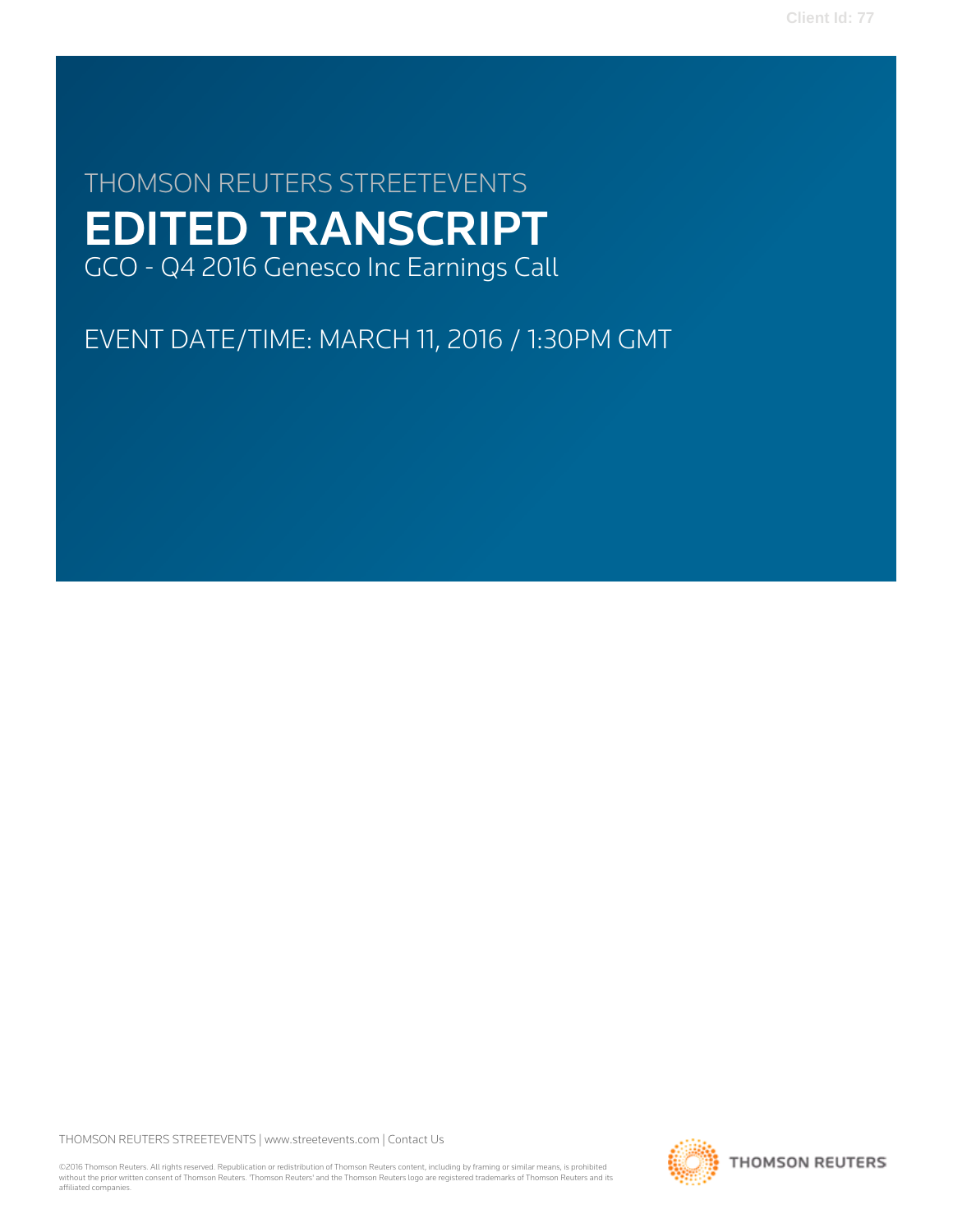### **CORPORATE PARTICIPANTS**

**[Bob Dennis](#page-1-0)** Genesco Inc. - Chairman, President & CEO **[Mimi Vaughn](#page-3-0)** Genesco Inc. - SVP, Finance & CFO

### **CONFERENCE CALL PARTICIPANTS**

**[Erinn Murphy](#page-8-0)** Piper Jaffray & Co. - Analyst **[Jay Sole](#page-11-0)** Morgan Stanley - Analyst **[Scott Krasik](#page-13-0)** Buckingham Research - Analyst **[Jonathan Komp](#page-14-0)** Robert W. Baird - Analyst **[Mitch Kummetz](#page-16-0)** B. Riley & Company - Analyst **[Corinna Freedman](#page-18-0)** BB&T Capital Markets - Analyst **[Laurent Vasilescu](#page-20-0)** Macquarie Research - Analyst **[Sam Poser](#page-21-0)** Sterne, Agee & Leach - Analyst **[Steve Marotta](#page-24-0)** CL King & Associates - Analyst **[Jillian Nelson](#page-24-1)** Johnson Rice & Co. - Analyst **[Pam Quintiliano](#page-25-0)** SunTrust Robinson - Analyst **[Chris Svezia](#page-26-0)** Susquehanna Financial - Analyst

### **PRESENTATION**

#### **Operator**

Good day, everyone, and welcome to the Genesco fourth-quarter fiscal 2016 conference call. Just a reminder, today's call is being recorded.

Participants on the call expect to make forward-looking statements. These statements reflect the participants' expectations as of today, but actual results could be different.

Genesco refers you to this morning's earnings release and to the Company's SEC filings, including the most recent 10-Q filing, for some of the factors that could cause differences from the expectations reflected in the forward-looking statements made during the call today.

<span id="page-1-0"></span>Participants also expect refer to certain adjusted financial measures during this call. All non-GAAP financial measures referred to in the prepared remarks are reconciled to their GAAP counterparts in the attachment to this morning's press release and in the schedules available on the Company's home page under Investor Relations.

I will now turn the call over to Bob Dennis, Genesco's Chairman, President and Chief Executive Officer. Please go ahead, sir.

#### **Bob Dennis** - Genesco Inc. - Chairman, President & CEO

Good morning and thank you for being with us. I'm joined today by our Chief Financial Officer, Mimi Vaughn.

Fiscal 2015 earnings were disappointing and we addressed specific challenges in certain businesses and worked hard to prepare the Company for sustained profitable growth going forward. While overall results were unsatisfactory, we did see strong performance at Journeys and Johnston & Murphy and we believe that we did what was necessary to position the Lids Sports Group for a stronger future starting this year.

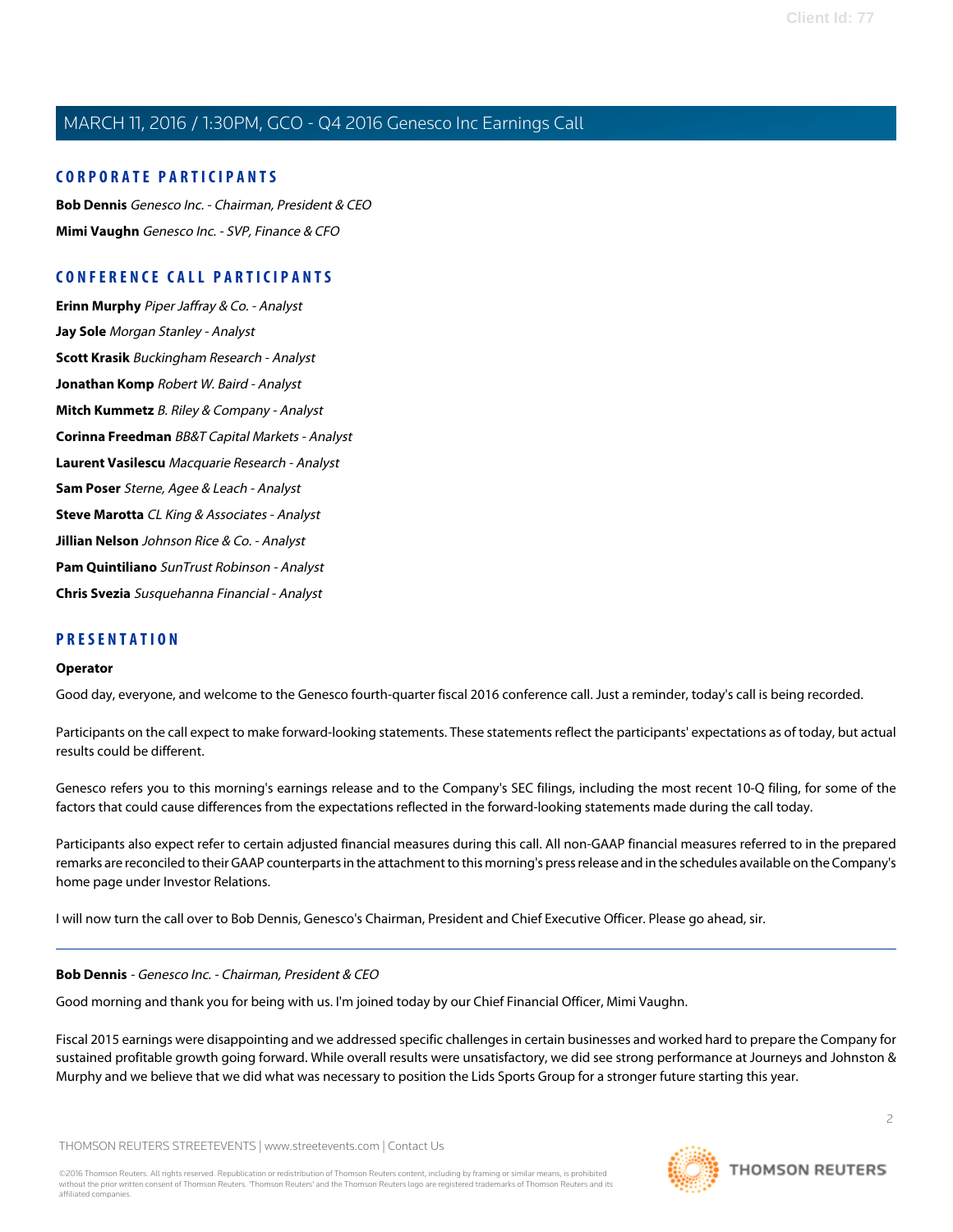Journeys once again delivered record-breaking sales and profit and remains at the top of its game as the unparalleled leader providing fashion footwear to teenagers. This fantastic year followed another record-breaking one and is especially exciting as a lead-in to Journeys' 30th anniversary celebration.

We are also pleased to have completed the acquisition of the Little Burgundy business in Canada during the quarter and would like to welcome their terrific team of leaders to our Company. Congratulations to the Journeys team.

Congratulations also to the Johnston & Murphy team. Johnston & Murphy posted record-breaking revenue and solid bottom-line results with strong comp sale increases. Notably the strength of the brand has allowed J&M to register meaningful market share gains during this impressive run.

Turning to the issues of margins and profitability, many of them were identifiable, fixable and largely isolated to the Lids Sports Group. One of the most important initiatives this year focused on cleaning up Lids' aged and excess inventory to allow us to flow more fresh receipts to our stores and websites going forward.

We took aggressive promotional actions and significant reserves to ensure that inventory was both right sized and fairly valued which impacted the bottom line tremendously and offset gains in other parts of our business.

We set out initially to reduce Lids' retail inventories by as much as 20%. We ended the year with Lids' retail inventories in much better shape than planned, down 25%, as the result of an acceleration of our clearance efforts including a final push at the end of the fourth quarter.

While the decision to clear more product contributed considerably to our full-year EPS coming in at \$4.29, just under the low end of our most recent guidance range, we were committed to get this overhang fully behind us before the start of the new year and we believe we have.

Another important accomplishment at Lids was to narrow the group's focus to omni-channel retail which led us to divest the Lids Team Sports business in January. The strategy at Genesco is to operate businesses that are difficult for others to replicate and which have the potential to attain a leadership position in the spaces they occupy.

When it came to Lids Team Sports, a competitor, BSN SPORTS, had already established significantly more scale and we were clearly saying catch up from a number two position. We were pleased to reach a favorable agreement with BSN in January on the sale of Lids Team Sports at a gain.

Importantly, the sale allows us to focus 100% on the core retail business where we believe our most important growth opportunities lie. We were especially pleased to achieve these results in a way that allowed the Lids Team Sports employees to find a home with a promising future at BSN.

In addition to pressure from Lids' promotional activity, Schuh's recent performance weighed on our results. The retail environment in the UK was extremely challenging during the fourth quarter.

This combined with a lack of a fashion driver in footwear led to a low-single-digit comp decline and required an intensive effort in January to right size inventories after the whole slow holiday season. This effort was successful and inventories are in good shape, but resulted in a significant deterioration in product margins for Schuh.

Overall for the fourth quarter Genesco's comps came in at a solid 4% on top of a 10% a year ago. We achieved these results despite comps at the end of the fourth quarter and in the first two weeks of the first quarter being much weaker than expected due to a delay in tax refunds by the IRS.

Tax refunds stimulate significant spending by our customers, especially in Journeys and Lids. And for several weeks the IRS was several billion dollars behind year-over-year.

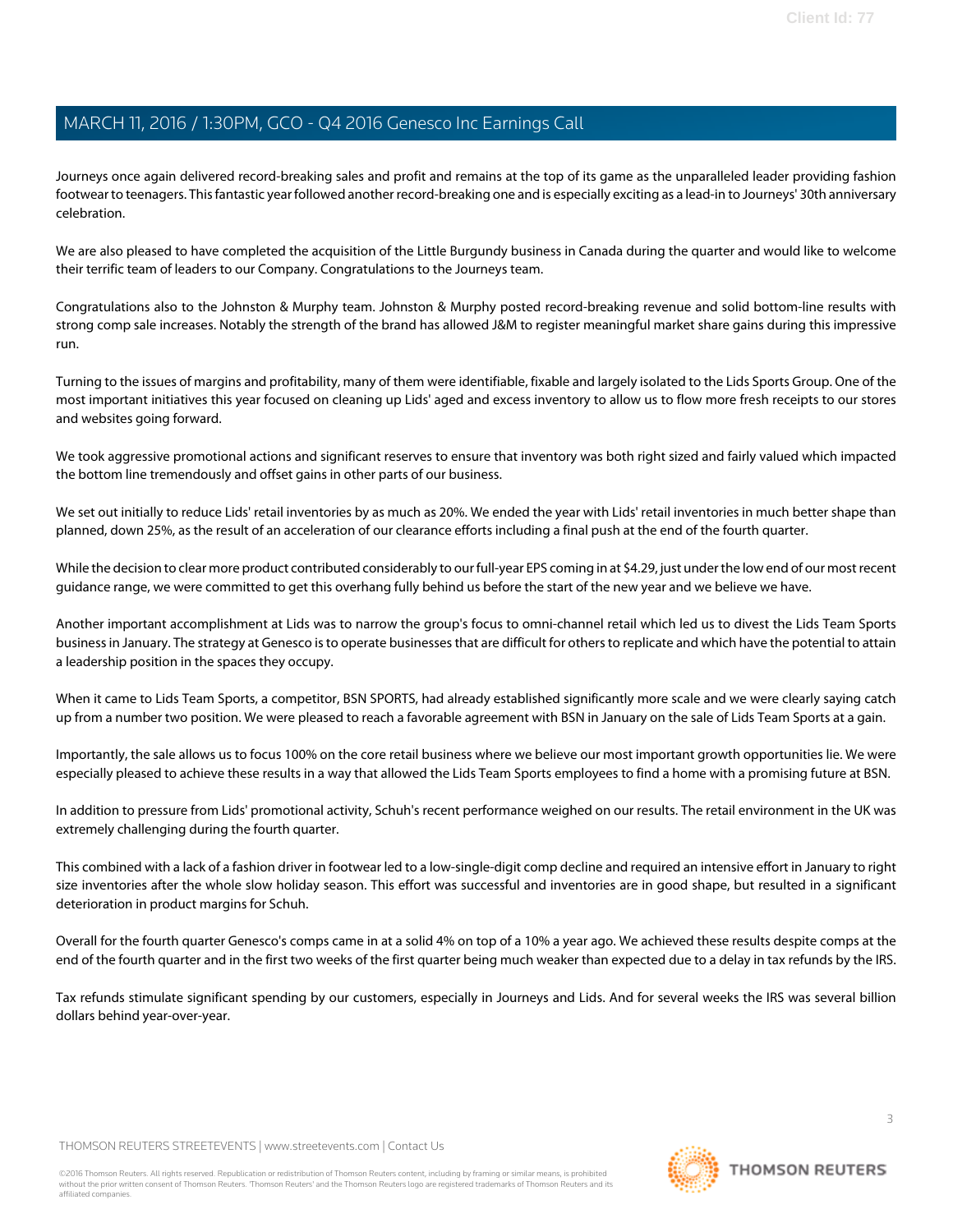The negative, trend turned strongly positive once the IRS started catching up in mid February and we anticipate that the effect of this delay will mostly be a matter of timing and should ultimately have minimal impact on sales. Comps for the Company in the first quarter to date are up 3% as of Saturday, March 5.

Looking ahead, there are several reasons to be optimistic. We believe Lids is poised for a much better performance and a multiyear recovery. We are in a stronger position to execute our long-term strategic plans than we were a year ago thanks to the hard work done over the past 12 months.

Lids will be a gross margin recovery story and comp sales will be flat to down in the near-term as we anniversary the promotional sales. And we do not anticipate opening a meaningful number of stores in the near-term as we look to further solidify our execution.

At Journeys the compelling assortment and ongoing sales momentum should drive additional market share gains again this year and trends at Johnston & Murphy remain strong. Our enthusiasm is somewhat tempered by uncertainty around the UK market as well as general macroeconomic factors that are clouding visibility more than normal.

<span id="page-3-0"></span>But given all of this we are projecting adjusted earnings per share for fiscal 2017 to range between \$4.80 and \$4.90, representing an increase of 12% to 14% over fiscal 2016. And with that let me turn the call over to Mimi to go over the financials and the guidance in greater detail.

#### **Mimi Vaughn** - Genesco Inc. - SVP, Finance & CFO

Thank you, Bob. Good morning, everyone. As a reminder, we have posted more detailed information online in our CFO commentary. Full-year EPS of \$4.29 was just under the low end of our guidance range due in part to lower sales at the end of January, but mostly due to lower gross margins than we had expected. This was due to three primary reasons.

First is the delayed tax refunds Bob mentioned. Comps for the Company were very healthy in the first two weeks of January at a positive 10%. And so we were optimistic about the end of the quarter when we spoke at ICR early in January. But comps ended up down 10% in the last two weeks of January mainly due to these refund delays.

Second, Lids did a final push at the very end of January to finish its inventory cleanup which resulted in higher markdowns, more expenses to clear product and a higher level of reserves than we anticipated.

Third, Schuh ended the quarter with clean inventories but had a higher level of markdowns to achieve this, plus a higher level of expenses and we had planned.

Now for the details of the quarter. The 4% increase in total sales to \$932 million reflected a 4% increase in consolidated comp sales, an increase in non-comp sales of approximately \$11 million, including the opening of 21 new stores and the acquisition of 37 Little Burgundy stores and an increase of 7% in wholesale sales.

By division building on the year's earlier positive results total comps were up 5% at Journeys, up 3% at Lids, up 6% at Johnston & Murphy and down 2% at Schuh. Lids achieved this sales growth despite headwinds in the fourth quarter from the college and NFL playoffs with Ohio State and Seattle out of the running in the final stretch.

Consolidated store comps were up 2% and direct comps were up a stout 21%. This large increase pushed direct in the fourth quarter as a percent of total retail sales to 11% compared to 10% a year ago as we reap the benefits of our omni-channel investment in what is typically a robust e-commerce selling period.

Looking at direct by division, Lids' direct comps were up a strong 39%. The effect of Lids turning on its Locate System, which gave online access to an additional 50,000 plus SKUs from inventory located in stores, contributed to this improvement along with increased promotional sales in connection with the inventory cleanup.

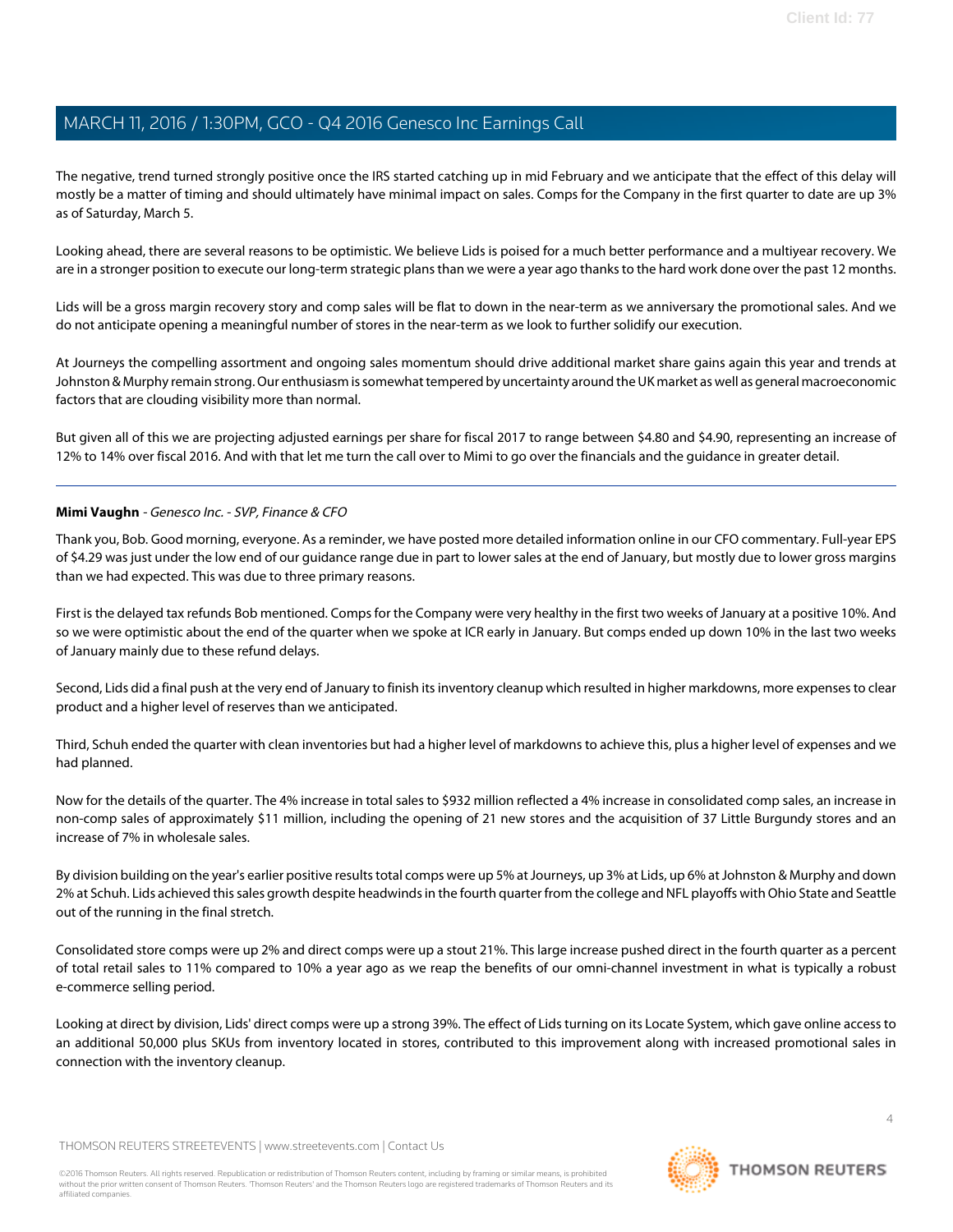Journeys has done an especially effective job capturing thousands of customer email addresses and using them in compelling marketing campaigns. Journeys' direct comps were up 20% on top of a 40% increase last year helped by this, the drop of a new mini catalog and increased online advertising.

Finally, direct was a bright spot for Schuh with a 10% comp on top of 25% a year ago.

Turning to the first quarter to date for the total Company, comps through Saturday, March 5 increased 3% with stores up 4% and direct down 5% which was due largely to timing. By division total comps were up for all our US retail businesses: up 4% at Journeys, up 1% at Lids and up 13% at Johnston & Murphy but down 1% at Schuh.

As Bob mentioned, sales were off to a slow start at the beginning of the quarter but accelerated significantly as tax refunds began catching up. Gross margin for the fourth quarter decreased 210 basis points from last year to 45.4%. Gross margins in all of the Lids Sports Group businesses were down. The decline in total was 570 basis points for the quarter.

The intensity of the promotional activity was most evident in Lids' e-commerce, which has proven especially effective as a channel to clear merchandise, and in Locker Room and Locker Room at Macy's where the markdown activity was the most concentrated.

Given its higher level of markdowns gross margin at Schuh was down 220 basis points in the quarter as well. Journeys' gross margin was down 20 basis points, reversing the trend of improvement we had been seeing earlier in the year due to higher markdowns concentrated in specific brands. Gross margin at Johnston & Murphy was up 30 basis points.

Total adjusted SG&A expense improved 20 basis points to 37.4% in the quarter. The Company leveraged rent, central and bonus expense. Selling salary expense in total however de-leveraged by 10 basis points.

While both Journeys and Lids have been facing store level-wage pressure this year driven by minimum wage increases and retail competitor moves, both have made efforts to manage this pressure by substituting lower cost part-time hours for full-time hours.

Lids has had more opportunity to shift a higher percentage to part-time hours and in fact leveraged selling salaries in the quarter. Journeys de-leveraged selling salaries given the need for a greater number of hours versus last year to handle the large volume in this peak selling season.

In addition, fourth-quarter results benefited from the end of the Schuh acquisition incentive put in place when we purchased Schuh five years ago. Fiscal 2015 was the final year of expensing the incentive and there was no P&L expense related to it in fiscal 2016. Without this pickup the Company would not have leveraged expenses in total for the quarter.

The stronger US dollar against the pound, euro and Canadian dollar created foreign-exchange headwinds as well at a cost of a penny in the quarter. Despite higher sales adjusted operating income decreased to \$74.4 million from [\$88.8] million largely as a result of the gross margin decrease. Operating margin declined to 8% from 9.9%. Fourth-quarter adjusted EPS was \$2.11 versus last year's \$2.30.

Turning now to the balance sheet, inventory was down 11% year-over-year with retail square footage up 4% and sales up 6%. Journeys' inventory was up 12% on a square footage increase of 5% and sales increase of 6%, but below planned levels for year end.

With a 16% comp in the fourth quarter last year Journeys ended last year at a low level of inventory. The 12% increase brought inventory to more normalized levels at the end of this year.

Schuh ended the year with inventory up 1% on flat sales and a square footage increase of 15%, thanks to the considerable effort to right size inventory in January that we mentioned earlier.

Lids' inventory was down 38% on a sales increase of 8%. Part of this decrease was a result of the sale of Lids Team Sports. However, inventory for the remaining Lids retail business was down 25% on a square footage decrease of 2%.

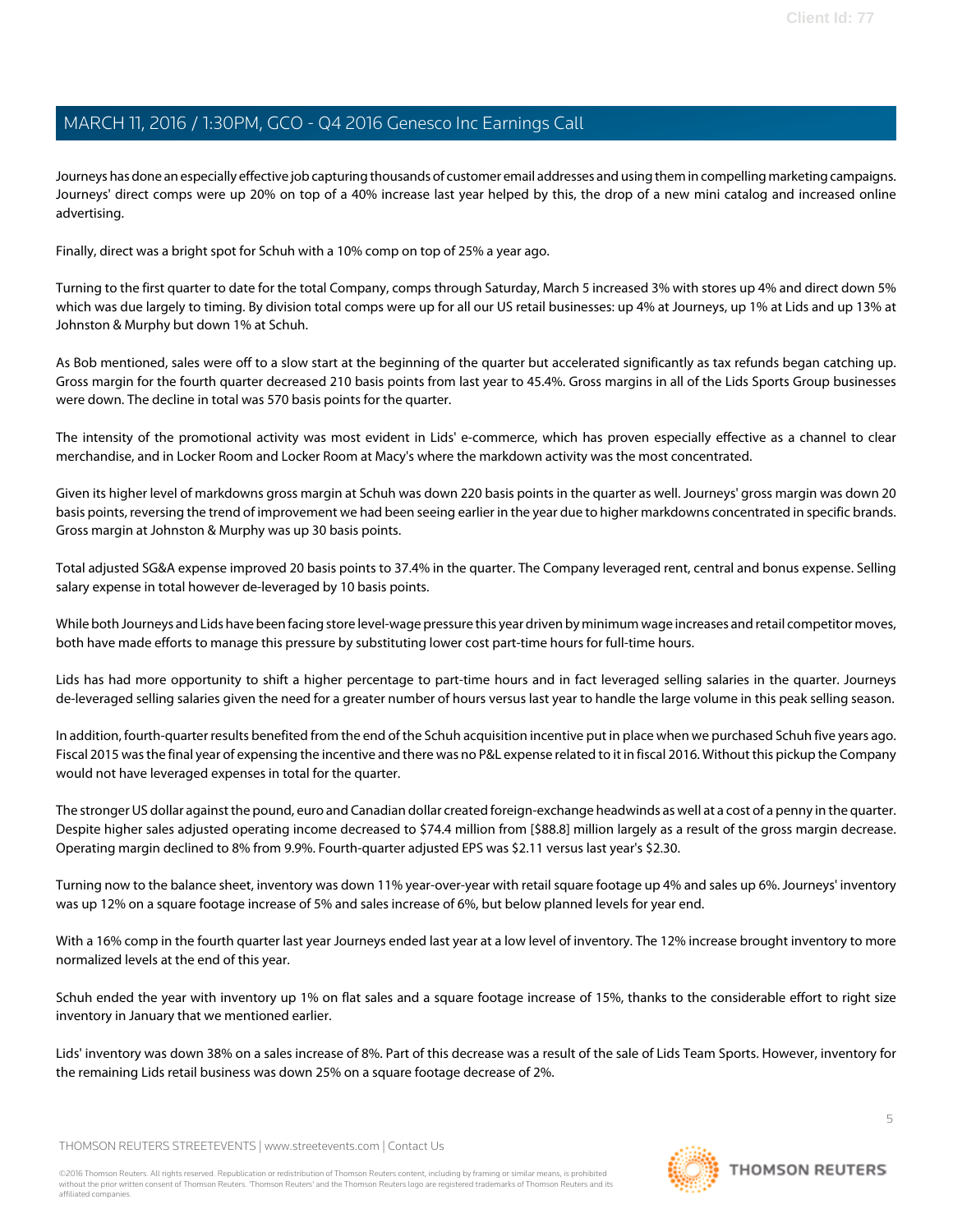Next capital expenditures were \$23 million and depreciation and amortization was \$21 million for the quarter. We ended the year with \$133 million in cash, including proceeds from the Lids Team Sports sale, \$58 million of borrowings under our domestic credit facility and \$54 million of UK debt.

There were no US dollar borrowings under our domestic credit facility. The borrowings were under our Canadian dollar and UK pound sub-limits to finance the Little Burgundy purchase and Schuh purchase payments respectively.

Finally, given our stock's relative valuation and our expected levels of cash generation, we were active repurchasers of our stock in the back half of the year. In all we repurchased approximately 2.4 million shares for roughly \$145 million during the year, including 251,000 shares at an average price of \$63.24 per share during the fourth quarter.

Now turning to guidance for fiscal 2017, as Bob previewed, we believe Lids is positioned for meaningfully better performance and that Journeys and Johnston & Murphy will continue the solid trends they are on.

Our optimism is mitigated by uncertainty not only in the UK market which affects Schuh, but also by macroeconomic factors in the US and Canada. Thus we have made conservative assumptions relating to comps in the low-single-digits for most of our businesses.

The Lids outlook is different however as primarily a gross margin recovery opportunity. Comp sales will be flat to down as we anniversary the promotional sales from last year. Lids also faces headwinds against sales pickups from favorable NHL, NBA and MLB seasons in fiscal 2016.

We anticipate total sales for the Company will decrease 1% to 2% including the reduction in top line from the sale of Lids Team Sports, with consolidated comps including direct increasing 1% to 2%. We are planning on opening 130 new stores heavily concentrated in the Journeys Group.

We expect gross margins to be up between 130 and 150 basis points in total. This includes a gross margin improvement at Lids of more than 450 basis points, some of which is a change in mix resulting from the Lids Team Sports sale, the rest is a pickup given the lower level of promotions. This guidance also includes higher margins at Schuh and small decreases in our other businesses.

Next we anticipate SG&A expense will de-leverage a little over 100 basis points as a result of the bonus I mentioned, but also because of de-leverage of rent, selling salaries and other expenses with the flat to negative comps at Lids. We do not expect Schuh to leverage expenses due to low comps as well.

Finally, we do not expect Journeys to leverage selling salaries due to continued wage pressure.

One important note relating to guidance is we are coming off a year in which no bonuses were paid in Lids and corporate. And therefore bonuses related to improved profitability and the sale of the Lids Team Sports result in de-leverage for the Company.

In addition, we anticipate the strong dollar will remain a headwind and weigh earnings down by \$0.06 per share for the year assuming exchange rates stay where they currently are. We expect positive impact from a legacy pension plan could offset much of this pressure.

Lastly, the Schuh acquisition incentive payments will no longer be a factor this year. This all results in an operating margin that is up for the year. Finally, our fiscal 2017 tax rate is expected to be 36.9%.

Taking all this into consideration, as Bob said, our expectations for earnings per share for the full year is a range of \$4.80 to \$4.90, which represents an increase of 12% to 14%. Share buybacks made last year and this year to date through March 4 will contribute to this improvement.

Something important to note, last year we earned over 80% of our earnings in the back half of the year and we expect it to be even more heavily weighted to the back half this year as the gross margin recovery will be greatest for Lids in the second half and comp sales will be somewhat stronger.

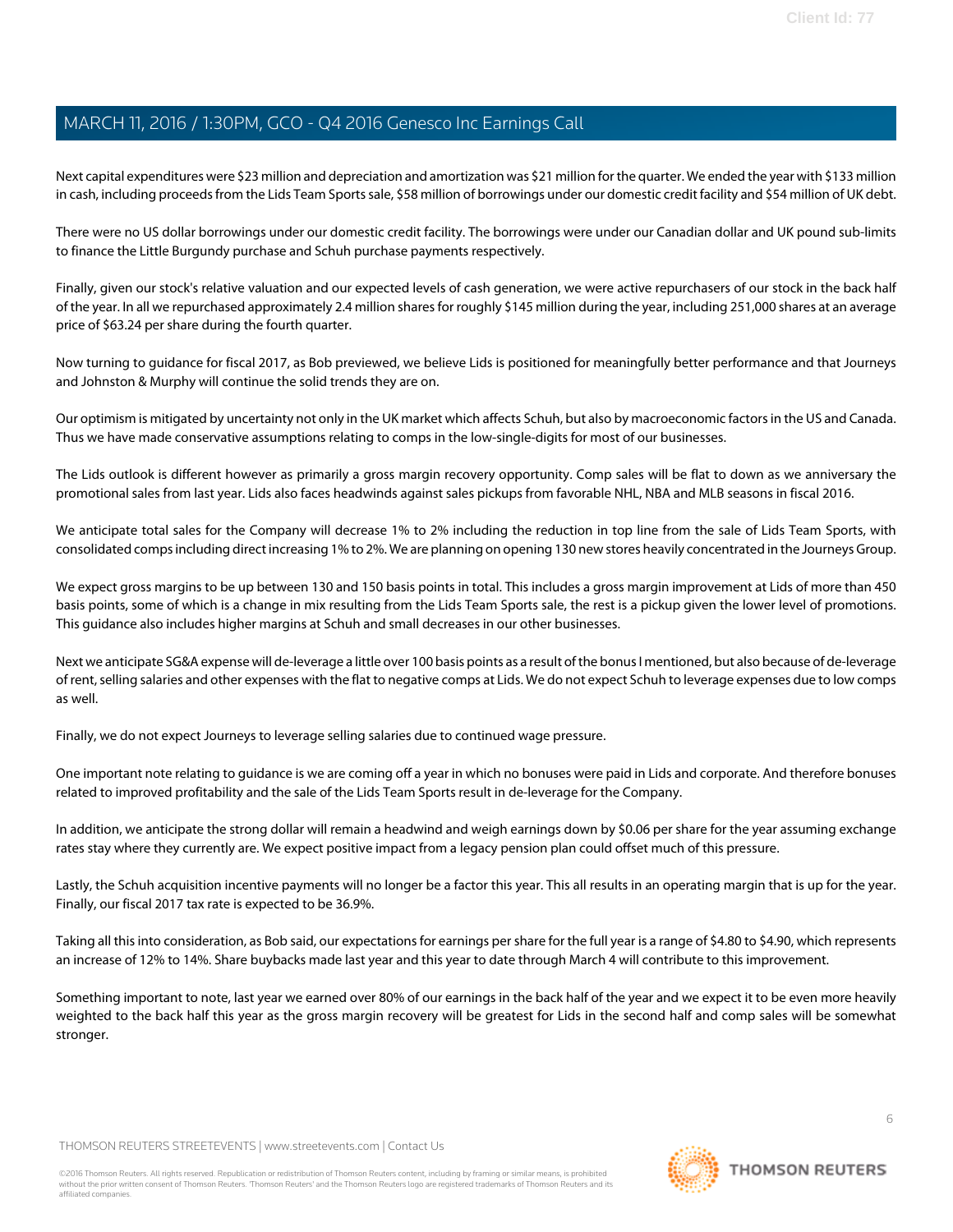In addition, while we don't give guidance by quarter, we expect earnings in the first and second quarters to be down year-over-year especially in the first quarter. With Lids' comp at close to zero or negative levels Q1 and Q2, the smaller earnings quarters, are hurt the most given higher fixed expenses. This plus gross margin and expense headwinds unique to Journeys in Q1 will cause a decrease in Q1 in particular.

We are planning capital expenditures in the \$125 million to \$135 million range. We anticipate spending on e-commerce omni-channel distribution centers and other non-store capital to be a sizable portion of these amounts and up over last year's level given a planned expansion of the Journeys distribution center. Depreciation and amortization is expected at approximately \$80 million.

We are assuming for the year average shares outstanding of 21 million. This includes buybacks made in the first quarter to date of 480,500 shares as of March 4 at an average price per share of \$64.40.

We have not included any stock buybacks in this guidance beyond what had been completed as of this day. However, we have approximately 53 million remaining under our most recent stock repurchase authorization of \$100 million. Now I will turn the call back over to Bob.

### **Bob Dennis** - Genesco Inc. - Chairman, President & CEO

Thanks, Mimi. I'm going to touch on a few of the major initiatives that will drive growth in each of our businesses in fiscal 2017 starting with Journeys.

Journeys delivered a terrific top-line performance last year building on strong performance the year before. We believe we will maintain this sales momentum in fiscal 2017 led by the strength of Journeys' merchandise offering. Both the casual and the fashion athletic side of the business are resonating with customers and sales are being driven by a number of brands that are performing well.

Journeys will continue to work closely with its brand partners to create assortments that are trend right and that differentiate Journeys from its competition. Furthermore, we believe the trends that have been driving the business continue to show solid momentum and will carry the business going forward.

In addition, Journeys is expanding in-store initiatives aimed at increasing conversion, building on the success of the ShopperTrak initiative. These initiatives include higher staffing levels during peak traffic periods to drive conversion and higher average ticket sales and testing a mobile POS system in the highest volume and space constrained stores.

Outside the store we see a major opportunity to grow Journeys' direct business, which comped up high teens last year, but has room to grow to become an even larger part of the total retail business.

In the coming year Journeys will benefit from recent and ongoing omni-channel investments including core systems like its order management system as well as investments in the distribution center that will help get product to customers faster. Journeys will add more Web only and vendor direct product to its website and continue investments in catalog and direct marketing to drive sales.

Another exciting initiative is to grow the Journeys Kidz business by opening 45 new doors. The Kidz business has delivered a remarkable 13 years of consecutive annual comp store gains as Journeys has built the business and taken market share. And not only is the Kidz business a strong contributor in its own right, but it is also an important vehicle to introduce children at a younger age to the Journeys brand.

Finally, the acquisition in December of little burgundy, a 37-store concept which serves a fashion oriented 18- to 34-year-old looking for on trend branded footwear and accessories, provides several benefits including: a vendor base with large overlap with Journeys; increased scale to support Journeys' Canadian infrastructure; and the addition of an outstanding leadership team to our Company.

Little Burgundy will be run as a separate concept with its own unique product assortment targeting a slightly older customer as a complementary retail chain to Journeys in Canada.

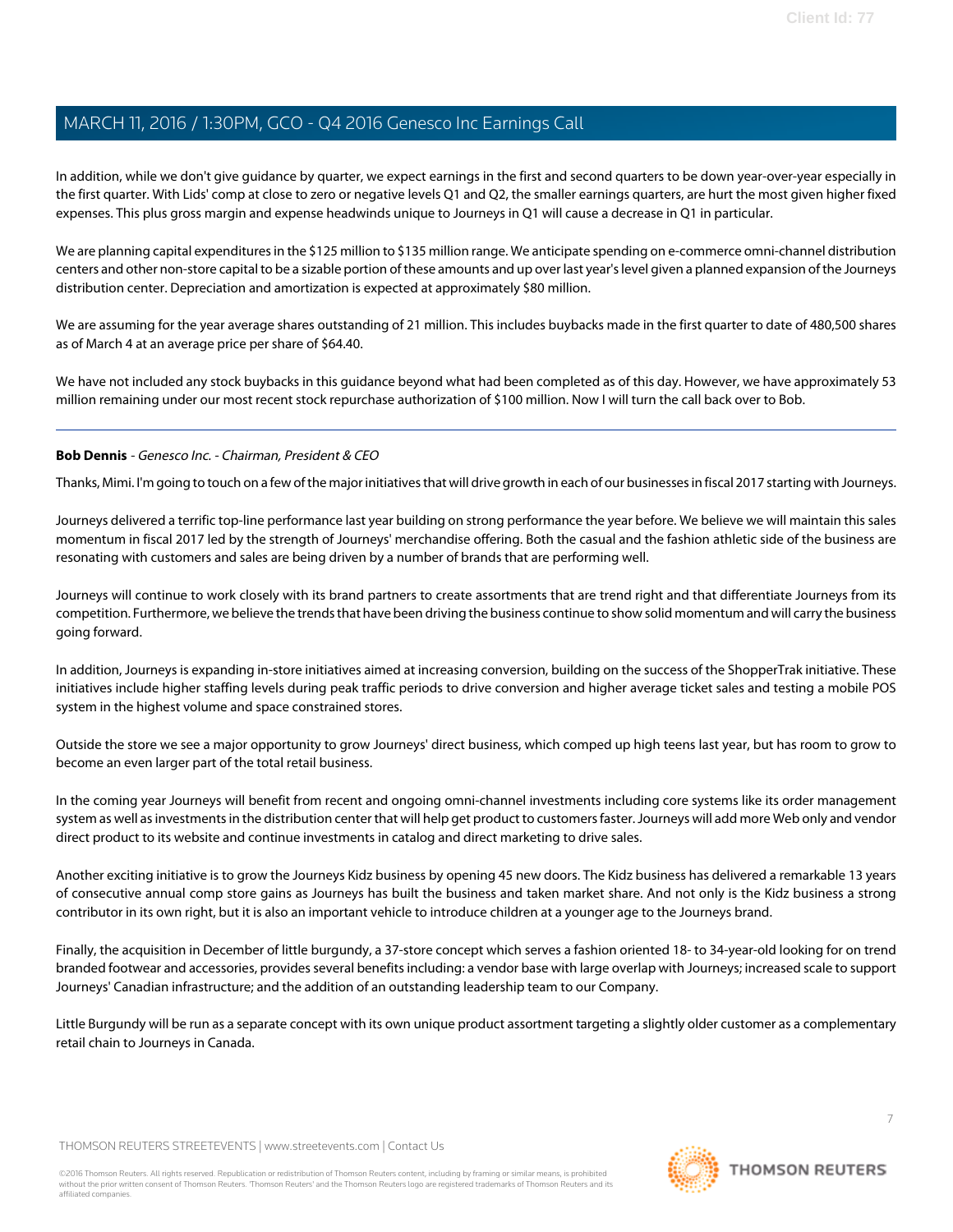At Schuh market conditions in the UK have remained difficult following a challenging holiday period. We will be working intensively with our vendors to strengthen our positioning as a full price retailer and to capitalize on the benefits of being part of the global Journeys brand.

These actions, along with a more targeted promotional strategy, should accelerate growth as the year progresses. At the same time we are in cost containment mode in light of the current top-line headwinds and expect Schuh to hold down expenses given the state of the business.

With regard to expansion, Schuh had a robust growth last year opening 17 stores. We expect growth to continue this year but at a more moderate rate of store openings including a third store in Germany.

Moving to Lids, on top of inventories being cleaner than at any point in the past two years, we are now in a position to take greater advantage of the recent upgrades we've made in the business to drive profitable growth. We call out six factors in particular.

First, implementing merchandising practices and processes to increase turns and better flow product, including earlier and deeper markdowns to clear inventories on a more regular cadence going forward.

Two, developing a healthier store base by closing stores or renegotiating rents for 50 underperforming locations over the next two years through lease expirations and kick outs.

Three, using ShopperTrak data to optimize store labor schedules and improving the in-store sales culture to drive higher conversion and higher average ticket.

Four, further capitalizing on several major technology investments to improve our omni-channel capabilities including: adjusting the specifications of Locate, the system to access inventory in the stores from online; to maximize sales versus shipping costs and expanding this program to Canada, clubhouse stores and our partnership with Macy's.

Gaining efficiency through the increased utilization of auto store, the robotic system to expedite picking in the warehouse. And launching a new front end for Lids.com on the Hybris software platform that we expect to improve navigation and conversion significantly on our websites.

Five, making adjustments to our Macy's business to improve operating margins.

And then finally, six, strengthening our relationship with the four major North American professional sports leagues.

We recently announced a leadership change at Lids Sports Group. We are in the process of identifying a replacement for Ken Kocher, who was President of Lids and led this business through an exciting and dynamic phase of its development. I would like to thank Ken for his many contributions and his years of leadership at the Company. We wish him well in his future endeavors.

In the interim I am excited to step into this role as I am very familiar with Lids having led that business prior to becoming CEO of Genesco. We have a very strong leadership team in place that is working with me to fill the gap.

Next, at Johnston & Murphy we have a number of initiatives to build on the brand's strong finish to the year. On the product side the focus is on expanding J&M's burgeoning casual footwear offering, adding to the apparel complement and growing our women's business.

The performance of the current merchandise assortment is opening up new distribution opportunities, particularly within the department store and e-commerce channels where the brand is gaining market share and shelf space. According to industry data Johnston & Murphy significantly outperformed the total market and was the only top five men's footwear brand to grow market share in department stores in the back half of the year.

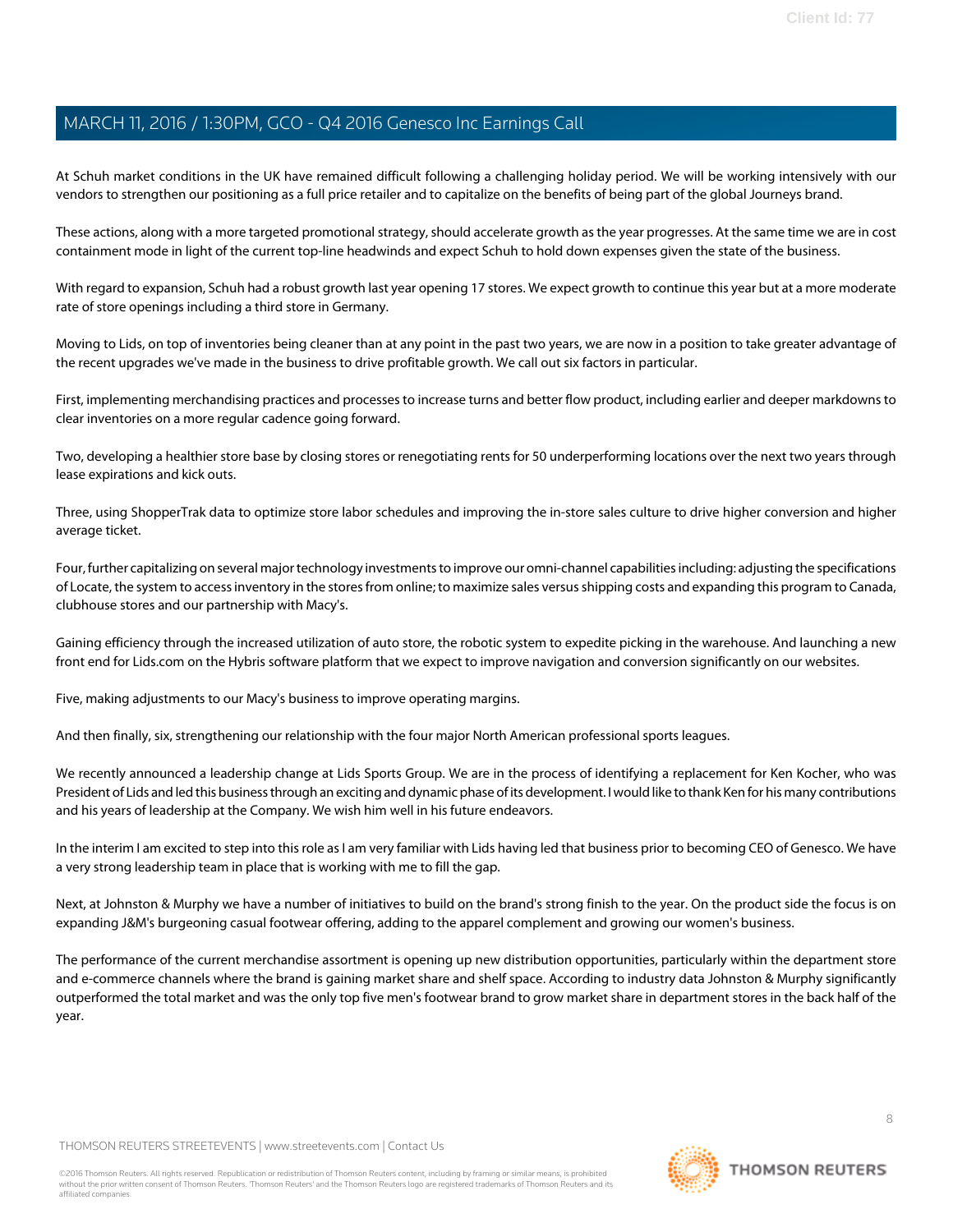Finally, there is a renewed sense of excitement in our license brands division with the re-launch of Bass footwear through a newly acquired license. The early response to the spring line has been very positive and the brand will be carried in several new doors including select Journeys locations in the fall.

[We are] in the process of restrictively restructuring the brand's distribution to support a more premium positioning which should provide a stronger foundation to support long-term growth.

In closing I would like to thank the entire Genesco team for their efforts this past year and especially in the fourth quarter which presented an increasingly difficult holiday calendar.

Special recognition goes to the Journeys and Johnston & Murphy teams for delivering such strong performances, but also to the Lids Sports Team for persevering through a difficult year and setting the table for a solid performance in fiscal 2017.

We are all committed to delivering improved overall results in the year ahead and we continue to be excited about the longer-term potential of all our businesses. Thank you for joining us on the call and we will now open it up for questions.

### **QUESTIONS AND ANSWERS**

#### **Operator**

<span id="page-8-0"></span>(Operator Instructions). Erinn Murphy, Piper Jaffray.

#### **Erinn Murphy** - Piper Jaffray & Co. - Analyst

I was hoping you guys could circle back on the tax refund commentary you made. So I just want to make sure, so the first half of January your comps on an aggregate basis were up 10% and then it reversed down 10% in the second half of January.

And then I think your commentary in the quarter-to-date period, you suggested that it starkly improved mid February. Can you just help us understand the pre- or early February versus the second part of February and just how comfortable are you with the comp guidance for the year just given how extreme the volatility has been thus far?

#### **Bob Dennis** - Genesco Inc. - Chairman, President & CEO

Well, the good news about the volatility, Erinn, is we do think we can pin it on tax refund timing. And we've seen this in the past and, as we noted, it doesn't hit Johnston & Murphy obviously. It's a Lids and Journey story.

And there's a website you can go to which we have one of our analysts track regularly. And so, at the peak the gap year-over-year in terms of returns was --

**Mimi Vaughn** - Genesco Inc. - SVP, Finance & CFO

\$30 billion.



**THOMSON REUTERS**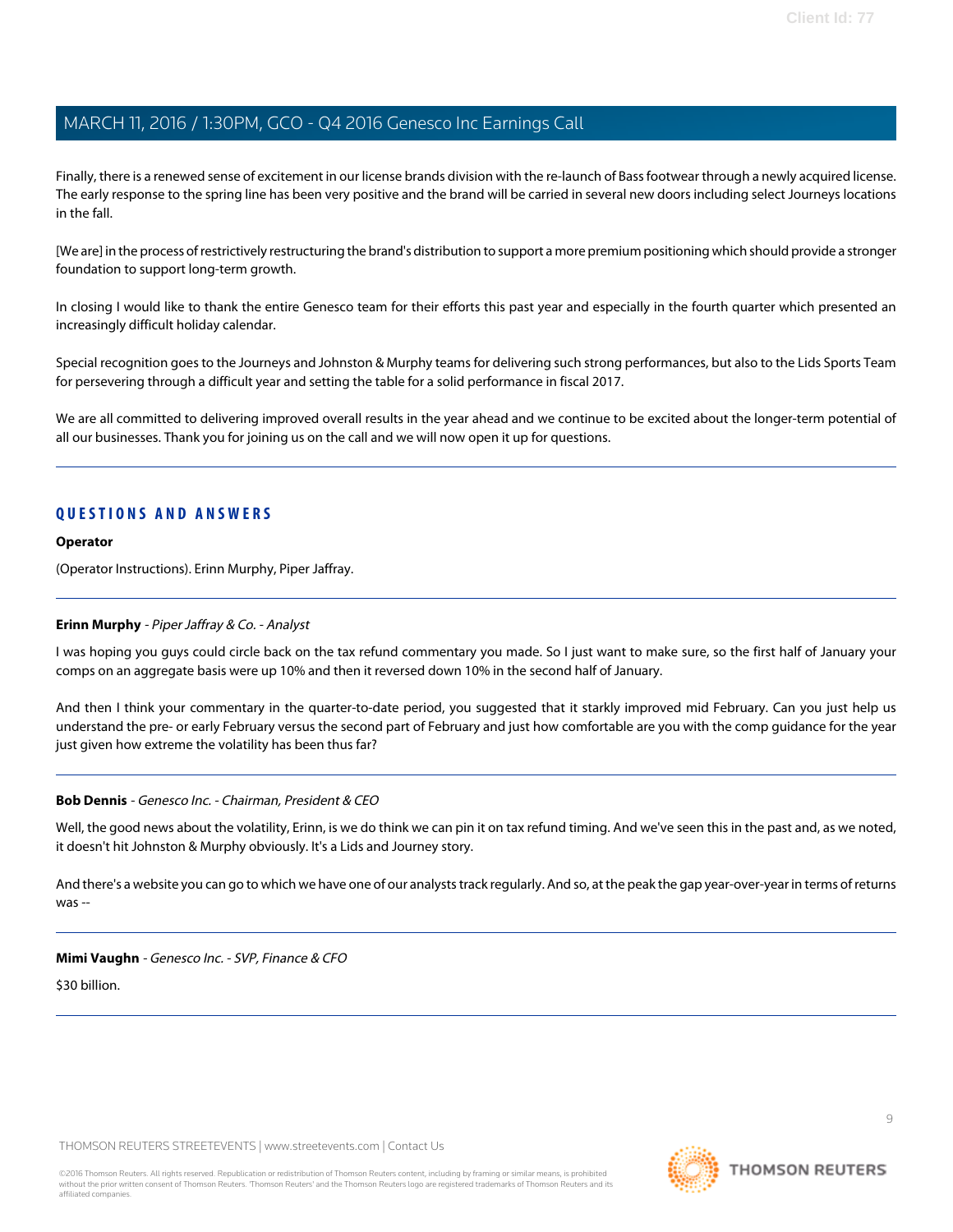#### **Bob Dennis** - Genesco Inc. - Chairman, President & CEO

-- \$30 billion, which that's real money. This money gets spent very quickly by those people who get the refunds. And so, the IRS did not make a big deal out of this as they have had in the past when other factors have caused either delays or acceleration.

But we saw it in our numbers and when the first really big direct deposit occurred it was like we through a switch, especially at Journeys and it changed the comp trends.

So as we noted in the script, we think that is a matter of timing. As of last week the IRS was still behind by roughly \$5 billion, so they closed the gap a lot and that's what drove we believe the comp increase.

So when you think overall about our guidance for the year this is not what makes us concerned. What makes us concerned is a little more macroeconomic and that's why, as Mimi noted in her portion of our remarks, that we are at low-single-digit comp in our guidance and that's because we think the visibility due to macroeconomic factors is a little cloudy. Does that help?

#### **Erinn Murphy** - Piper Jaffray & Co. - Analyst

It does, yes. I guess could you just parse out for us then, Bob, just the first part versus the second part of February? Was it as stark of a difference as it was in January? So was it down double-digits and then it kind of reversed back to up double-digits to get to that 3% quarter to date, or where are we at in terms of (multiple speakers)?

#### **Bob Dennis** - Genesco Inc. - Chairman, President & CEO

Yes, it was stark in it was a flip of a switch. Mimi?

#### **Mimi Vaughn** - Genesco Inc. - SVP, Finance & CFO

Yes, that's right. It was down by negative double-digits, down in the mid-teens. And then actually in the course of a week turned around and then ended up being up in the mid-teens. And so, that is a swing of 20 to 30 percentage points. So the difference is dramatic.

And it's interesting, we have counters -- we have readers in our store where we can track sales by hour. And we can tell by the surges in the sales volume even on an hourly basis how quickly the IRS is doing these refunds. It's amazing.

The refunds hit people's accounts in it goes right back out into our stores. And so, we were able to track the point in time when the IRS started catching up and they caught up by tens of billions of dollars per day and that really helped to juice our sales.

#### **Erinn Murphy** - Piper Jaffray & Co. - Analyst

Got it. Thank you, Mimi. That's helpful. And then I guess just a couple other questions. First on the Journeys gross margin, it was down in the fourth quarter, I think you said down 20 basis points.

Was that tied to just more promotional activity to select boot brands? And then how are you thinking about kind of the headwind from I guess some of the specific brand pressures at Journeys as we get into fiscal 2017?

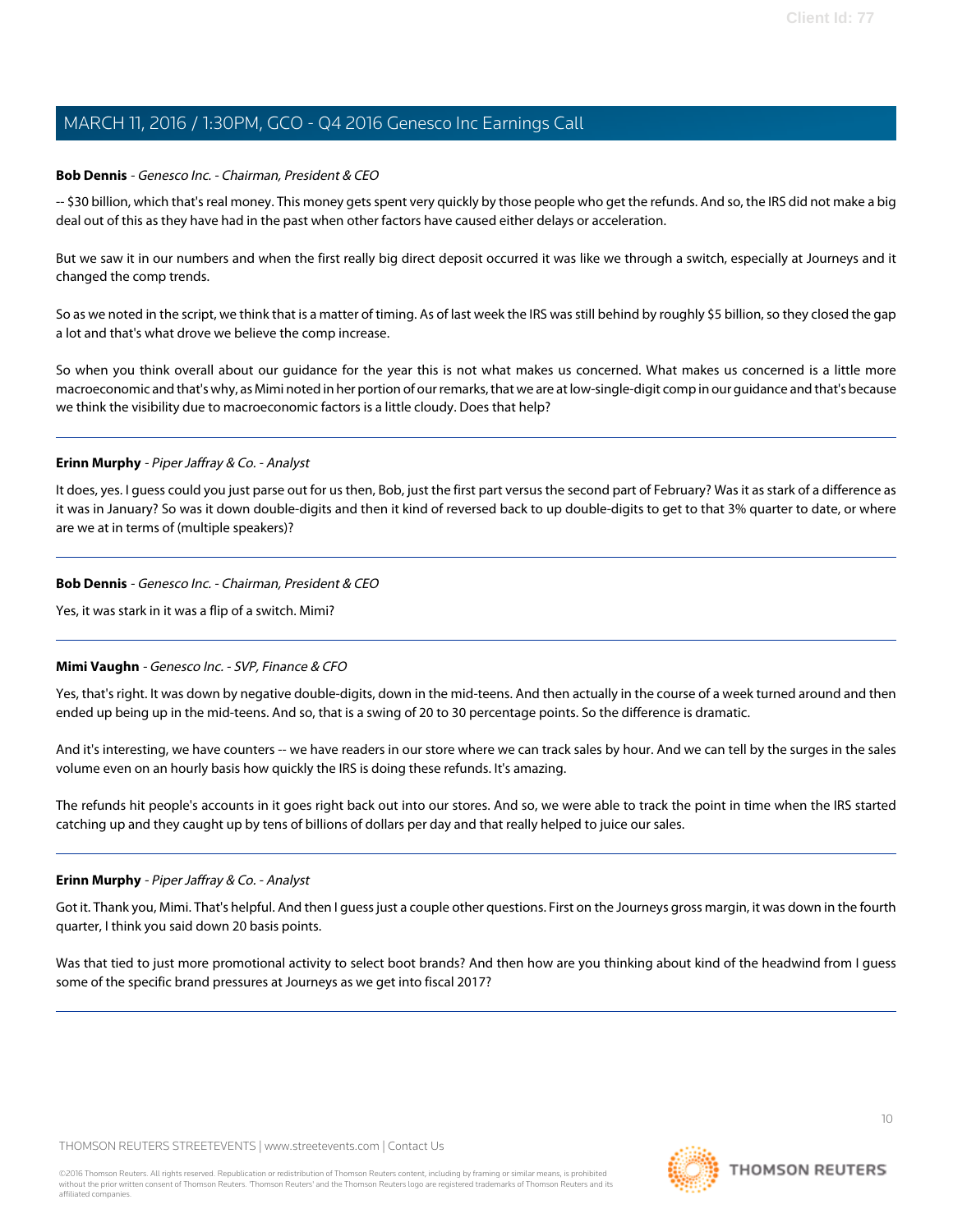#### **Bob Dennis** - Genesco Inc. - Chairman, President & CEO

So with Journeys, now that it's 70 degrees in Nashville right now, we forget what kind of winter we went through. But we went through one where running up to Christmas, you will remember, weather was a headwind for anybody with winter goods and that was the issue with Journeys. So our seasonal goods weren't performing as well this year as they were last year and so that required us to give a little bit of help.

#### **Mimi Vaughn** - Genesco Inc. - SVP, Finance & CFO

Yes, and Erinn, I talked a little bit about the guidance for the year of Journeys' margins being down a little bit going forward.

And it is not so much that we are worried about Journeys' gross margin's going forward, it's just that we had pickups in gross margin through the course of the second and third quarter where we just had a good mix of brands and a good mix of discounts from our vendors that helped 10 to 20 basis point pickups in Journeys' margins.

And so, conservatively speaking we are not anticipating getting those pickups again. But to Bob's point, the drop in Journeys' gross margin in the fourth quarter was specifically isolated to discounting and markdowns in specific brands.

#### **Erinn Murphy** - Piper Jaffray & Co. - Analyst

Okay, got it. And then I guess just last, on the direct quarter-to-date comp, you said it was down 5% tied to timing. What was the timing shift that you referenced?

#### **Mimi Vaughn** - Genesco Inc. - SVP, Finance & CFO

Yes, so it's interesting, last year we -- this is mostly in the Lids business -- we stopped shipping Internet when we shut down the warehouse for our fiscal inventory count. This year we were actually able to keep on shipping the stores because we were able to access -- we were able to access inventory from the stores to ship to consumers.

And so -- and auto store also helped us to continue to ship. So it was just that we had a surge of Internet orders last year that we didn't have this year because it was more evenly distributed.

#### **Erinn Murphy** - Piper Jaffray & Co. - Analyst

Okay. Got it, thanks.

#### **Mimi Vaughn** - Genesco Inc. - SVP, Finance & CFO

So it's the comparisons that are getting us.

#### **Erinn Murphy** - Piper Jaffray & Co. - Analyst

Got it. Okay. I will let someone else jump in. Thank you, guys.

#### **Operator**

Jay Sole, Morgan Stanley.

THOMSON REUTERS STREETEVENTS | [www.streetevents.com](http://www.streetevents.com) | [Contact Us](http://www010.streetevents.com/contact.asp)

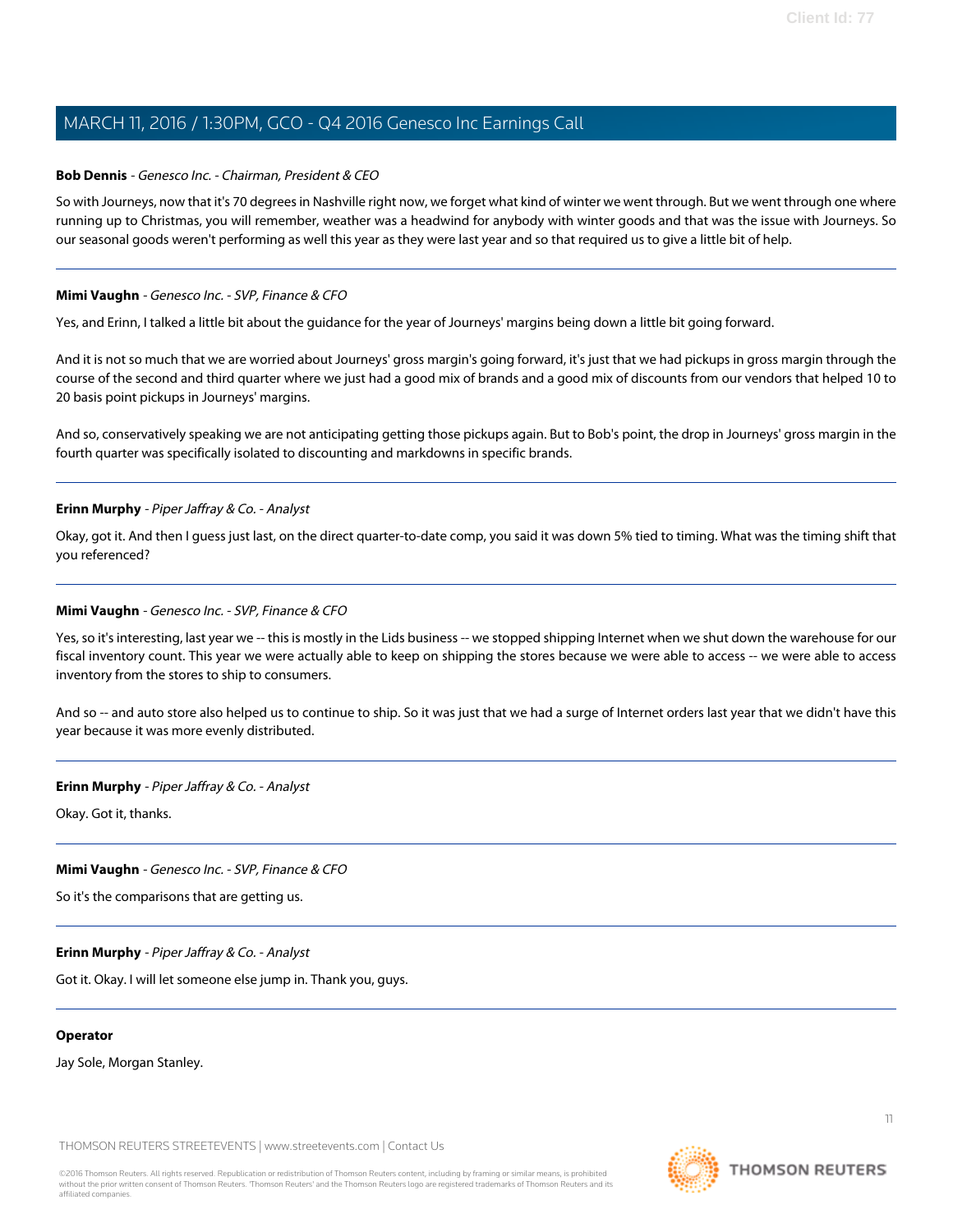#### <span id="page-11-0"></span>**Jay Sole** - Morgan Stanley - Analyst

Bob, I want to ask you about Lids. Obviously you are the interim leader of the business. The question is, would you consider or are you considering being the permanent leader of that business?

And secondly on Lids, now that the inventory is clean and the store comp is 3% quarter to date, are you generating this comp at the kind of full price selling and markdown cadence that you expect? Obviously guidance sort of implies that, but can you talk about what the ASPs are right now given inventory is clean?

And lastly, Mimi, if you can just kind of dig into the margin guidance a little bit on SG&A being up 100 basis points for the year. What piece of that is bonuses? What piece of that is deleverage on rent, and what piece of that is wage pressure? That would be super helpful. Thank you.

#### **Bob Dennis** - Genesco Inc. - Chairman, President & CEO

Let me start with the easy part of your question. No, I am not contemplating remaining as the head of Lids. I have a day job and so we have a search underway. What I think is worth noting is that we are going to be patient and make sure that we get the leadership decision right. So I'm in the seat for as long as it takes.

And then also very important to know is we have a solid, solid core of very capable leaders who are really stepping up and they are excited about the year ahead. It's a mix of the old and the new. Our founder of Hat World, Glenn Campbell is back working more aggressively in the business. And so, he had been a less visible and we brought him into a very visible role right now.

We have two new players -- our CFO is new and our Head of Planning and Allocation is new -- specifically to deal with the elements of flow and timely markdowns. Our store line people are terrific. And so I'm really confident that the team that's in place and everyone underneath them are very capable of keeping the momentum going.

The inventories are clean and so, yes, we are doing more full price selling. Year to date we have a higher gross margin, but you may have noticed that this past week we ran our first clearance promotion, so we are being active.

Obviously a lot of things went on in the free agency market. And so, what I was very pleased to see is the team -- we are taking marks on the players that had changed teams, some of them unexpectedly, to make sure that we are on top of being as quick as possible. And being as active in terms of deep marks in order to make sure we are clearing in a way that we want to on a go-forward basis.

So, I think the business is very well-positioned. The early reads are good. The early visibility on the way the team is executing is good. So, I'm feeling very good about the business, but I'm not going to be there forever.

#### **Mimi Vaughn** - Genesco Inc. - SVP, Finance & CFO

And just a note, Jay, we expected gross margins to pick up because we did just a tremendous amount of clearance activity in the fourth quarter. And so, in February we didn't need to run additional promotional activities. And as Bob said, we've just started again to do the normal cleansing of the business.

To talk specifically about the around 100 basis point deleveraging for next year, I'd say about half of that is due to bonus. When you come off of a year in which no bonuses were paid and it's been a few years since no bonuses have been paid, it does tend to de-leverage.

And then the rest of the deleveraging happens really specifically within Lids and to a lesser extent within Schuh because those are the two divisions that we expect comps to be the lowest. And so, the deleveraging of both selling salaries and rent within Lids are split about evenly.

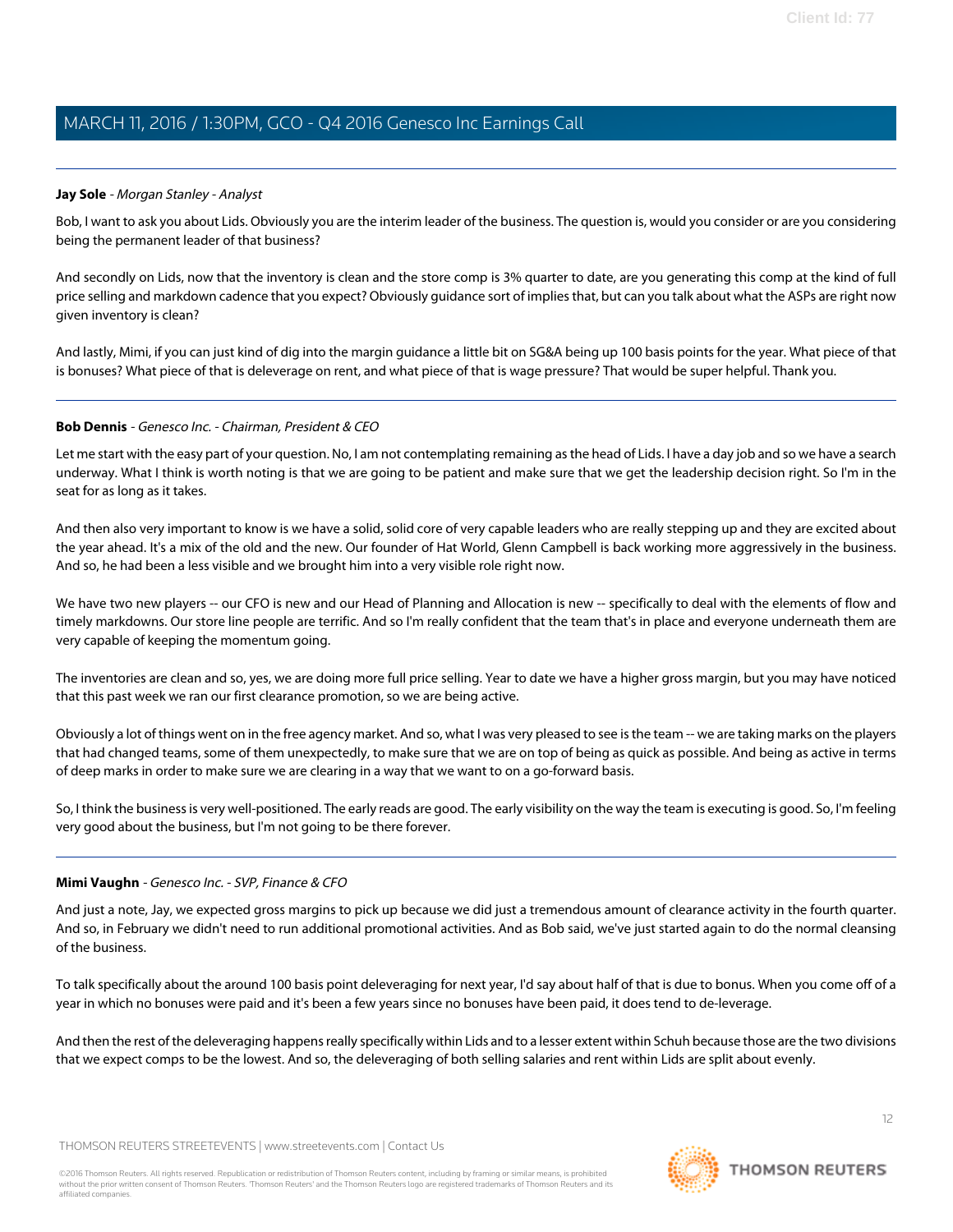And then for Schuh it's a little bit more on the rent side because they have more ability to control labor because it is a bit more variable. So when you think about the overall deleveraging, it's about half due to bonus. The rest of it is due to just deleveraging of store expenses and that's split evenly between rents and selling salaries.

#### **Jay Sole** - Morgan Stanley - Analyst

I understand. And then maybe if I could ask, what's the sensitivity to the bonus payout relative to the same-store sales? Right now I think you mentioned the total company comp is 3%. The guidance is for 1% to 2%. But if it stays at 3% does that make the bonuses go higher, or do the bonuses stay the same and vice versa?

#### **Bob Dennis** - Genesco Inc. - Chairman, President & CEO

No, the bonuses -- first of all the bonuses are not tied to comp. They are tied to profitability and then to some extent asset utilization. Those are the two big factors. What's really important for everyone to know -- for our shareholders to know is the Lids team hasn't seen a bonus in four years and actually the corporate people who have a portion of Lids haven't seen a bonus in three years.

So the bonus this year being paid to that group is a meaningful point of deleveraging, but it's very important that we do it and it is somewhat formulaic. The formula is important to understand.

A portion of the bonus gets booked but not paid out, so when we have a year that is anticipated to be as good as we anticipate it is this year from a bonus perspective, some of the bonus gets paid in future years assuming the business sustains that level of performance.

So we are basically reserving some of the bonus for future years. And if we don't sustain it can get clawed back. And so -- and we only pay on improved performance once.

So assuming a very strong improvement in performance this year in fiscal 2017, if for arguments sake fiscal 2018 was more or less a flat year, earnings actually go up because the bonus pool would be smaller than what it is this year which will be an exceptional year from a bonus perspective.

#### **Mimi Vaughn** - Genesco Inc. - SVP, Finance & CFO

Yes, I think those are important points that Bob makes, in particular the one about we pay bonuses on year-over-year improvement. And so, when we have more improvement the bonus is self funding. If we don't attain the improvement that we expect we don't pay out the bonuses.

And so, there's a portion of the operating income improvement that goes to pay bonuses and then it's capped at a certain level in terms of what is paid out versus what is earned.

#### **Jay Sole** - Morgan Stanley - Analyst

Got it. Super helpful. Thank you.

#### **Operator**

Scott Krasik, Buckingham Research.

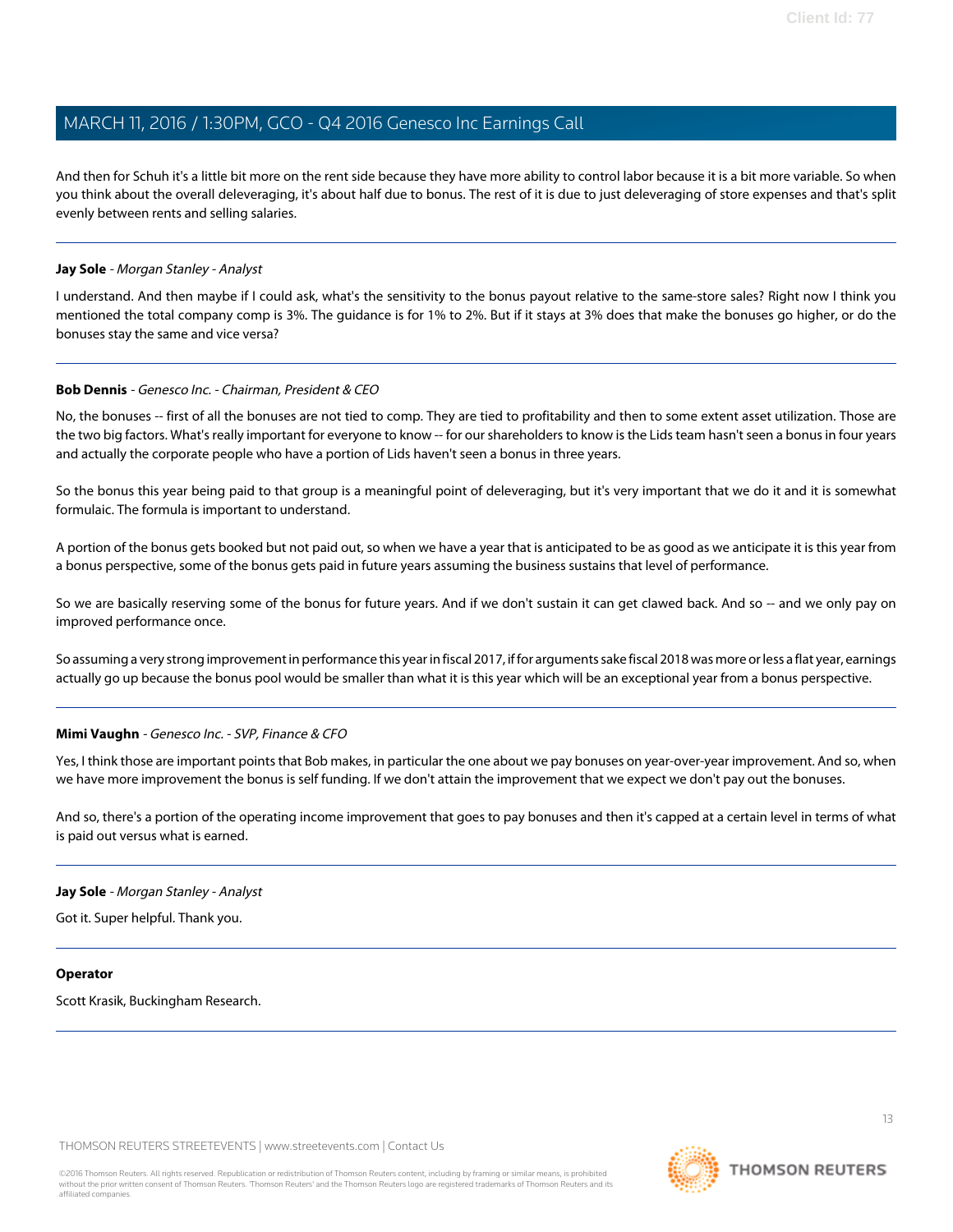#### <span id="page-13-0"></span>**Scott Krasik** - Buckingham Research - Analyst

So staying on Lids, obviously inventory is very clean exiting the fourth quarter. I guess how do you anticipate if you are planning for a flat to down comp? Will we begin to see the inventory build throughout the year?

And on the comp piece of it, there's a litany of retailers who have pulled back on promotions, Jos. A. Banks, Justice, Coach Outlet and the comps have been a lot worse. So how do you feel or get comfort that the comps will stay around flat?

#### **Bob Dennis** - Genesco Inc. - Chairman, President & CEO

Well, first we said flat to slightly negative and the countervailing forces there, Scott, are going to be that we don't have promotional goods. That's the driver of comp last year. The good news is that we believe we will be fresher and more relevant to our customers with what we are presenting in the stores.

Just some of the simple facts is that the stores will be that much more shoppable because they are cleaner. And we saw last year when we took some of the markdown merchandise out of the stores and shipped it back to the warehouse for clearance in e-commerce that that alone helped the stores. So we think a full year of stores that are clean is going to be helpful.

In terms of inventory build, we are going to have seasonal variations that are expected for a business like ours, but we are actually budgeting a final inventory per square foot number next year to be flat to down.

So, and we have a team in place whose sole job is to manage the planning and the allocation which will include the markdown cadence to make sure we hit those numbers. So, I'm very confident that you will not see a rebuild of the inventory. We will take whatever action is needed to keep it in line.

### **Scott Krasik** - Buckingham Research - Analyst

Okay. That's helpful. Then a couple more. You mentioned taking steps to improve profitably at Locker Room at Macy's. Maybe what are your levers or actions there?

### **Bob Dennis** - Genesco Inc. - Chairman, President & CEO

Scott, we've talked about this in the past. So it's rolling out what we've already worked through with Macy's. We collaborated with them. They've been great partners to make adjustments to the business model that should help profitability. It affects things like our staffing requirements.

And so, we think that when we model out what changes we've made there should be a meaningful improvement in the profitability there.

Also just let's note, we continue to view it as a start up with lots of learning still ahead of us. On the merchandising front we are learning what works what doesn't. We are working with vendors to put together assortments that are specific for Macy's because we now know what works there and what doesn't work.

So I almost go back to the Journeys Kidz story where we are very excited about the prospects there. But in its early earliest years Journeys Kidz wasn't -- from a pure profit standpoint wasn't working all that well. And it took some patience, it took work, it took scale. And when we got it working obviously now we think it's a gem.

So, we would urge you all to be a little patient with Macy's as we work through it. But that said, we will -- we do expect to see a meaningful improvement in the bottom line of that business this year.

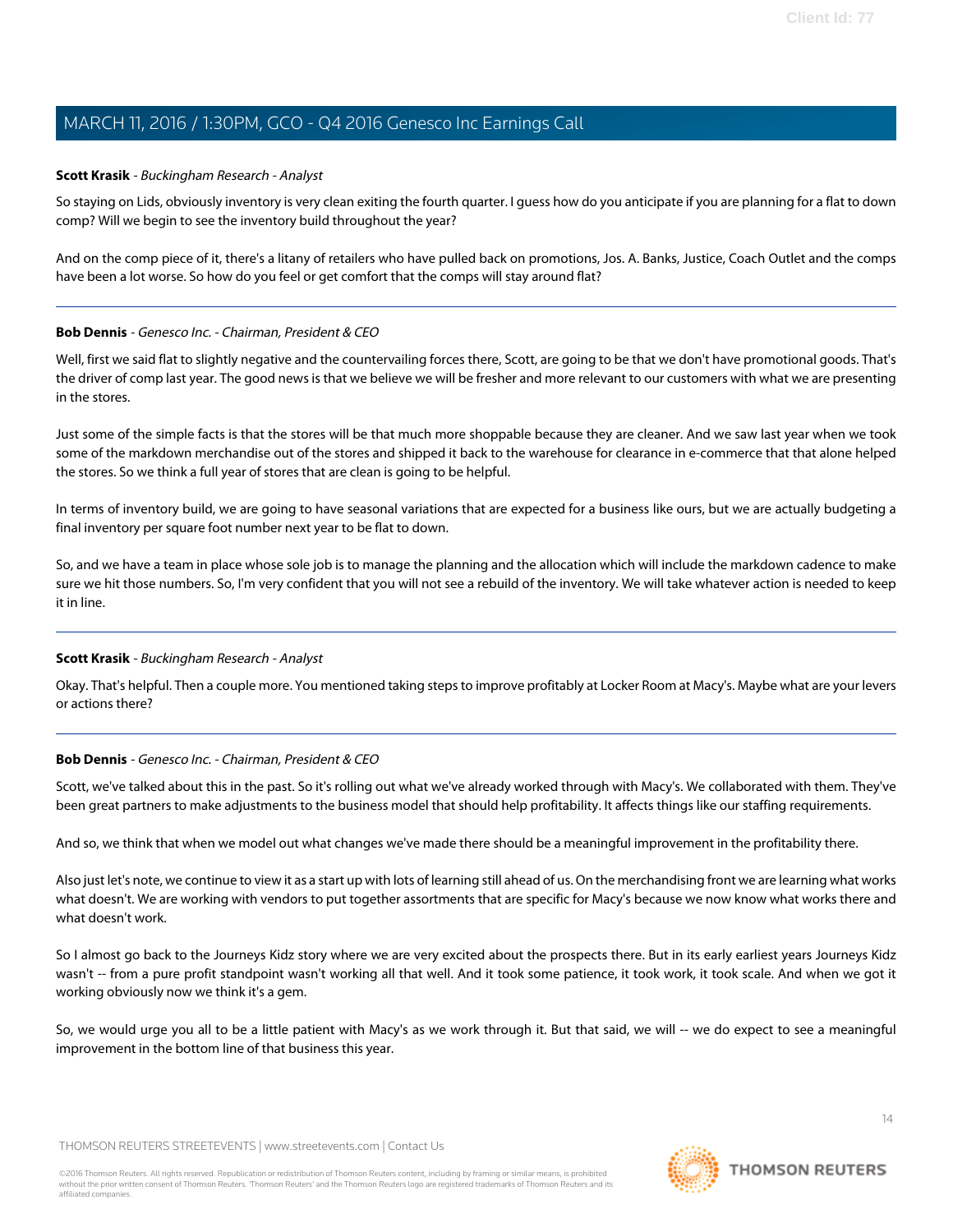#### **Scott Krasik** - Buckingham Research - Analyst

Thanks. And then if I could just sneak one last one. In your expectations for Journeys how are you thinking about white shoes versus brown shoes? And then it seems like a lot of the brown shoe traditional brands are selling more white shoes. Is that helping, hurting? Thanks.

#### **Bob Dennis** - Genesco Inc. - Chairman, President & CEO

Yes, we expect to do a lot of business in both white and brown.

#### **Scott Krasik** - Buckingham Research - Analyst

Okay, thanks.

#### **Operator**

<span id="page-14-0"></span>Jonathan Komp, Robert W. Baird.

#### **Jonathan Komp** - Robert W. Baird - Analyst

Mimi, maybe the first question I had, if we could just back to the December time frame. I think at the time you talked about the consensus earnings at that time looking relatively conservative. I think it was in the \$5.15 range for EPS and now obviously you are pointing the full year a little lower than that.

So if you could maybe just help parse out the difference versus what you were thinking back then. I know the base of your earnings are lower for fiscal 2016, but it seems like a lot of those factors might have been temporary. So if you could maybe give any color there that would be helpful.

#### **Mimi Vaughn** - Genesco Inc. - SVP, Finance & CFO

Sure. I think that the primary thing is it's important to focus on, Jon, is that at the time our overall guidance versus where we ended up, there is a \$0.30 difference. And so, when you think about the improvement needed from where we ended up this year, that would be an EPS growth in excess of 20%.

And we really built this year's forecast from the bottom up. We looked specifically at Lids and the anniversarying of the promotional activity and said that we were going to have headwinds there and that we needed to build in a flat to a negative comp.

We have the gross margin pickup that we expected from that business and we will continue to build gross margins over time. And then, the rest is really just if you work through that and add that up, it is the lower base that we ended up having for this year.

#### **Bob Dennis** - Genesco Inc. - Chairman, President & CEO

This is Bob. The other things that we considered is between then and now we've had Schuh showing us some more headwinds, and what it took for them to get their inventory clean in January was more than we expected which is attributable to the miss.

So we want to get comfortable that we've got good traction in that business. We think we know what the plan is but we want to see that happening.

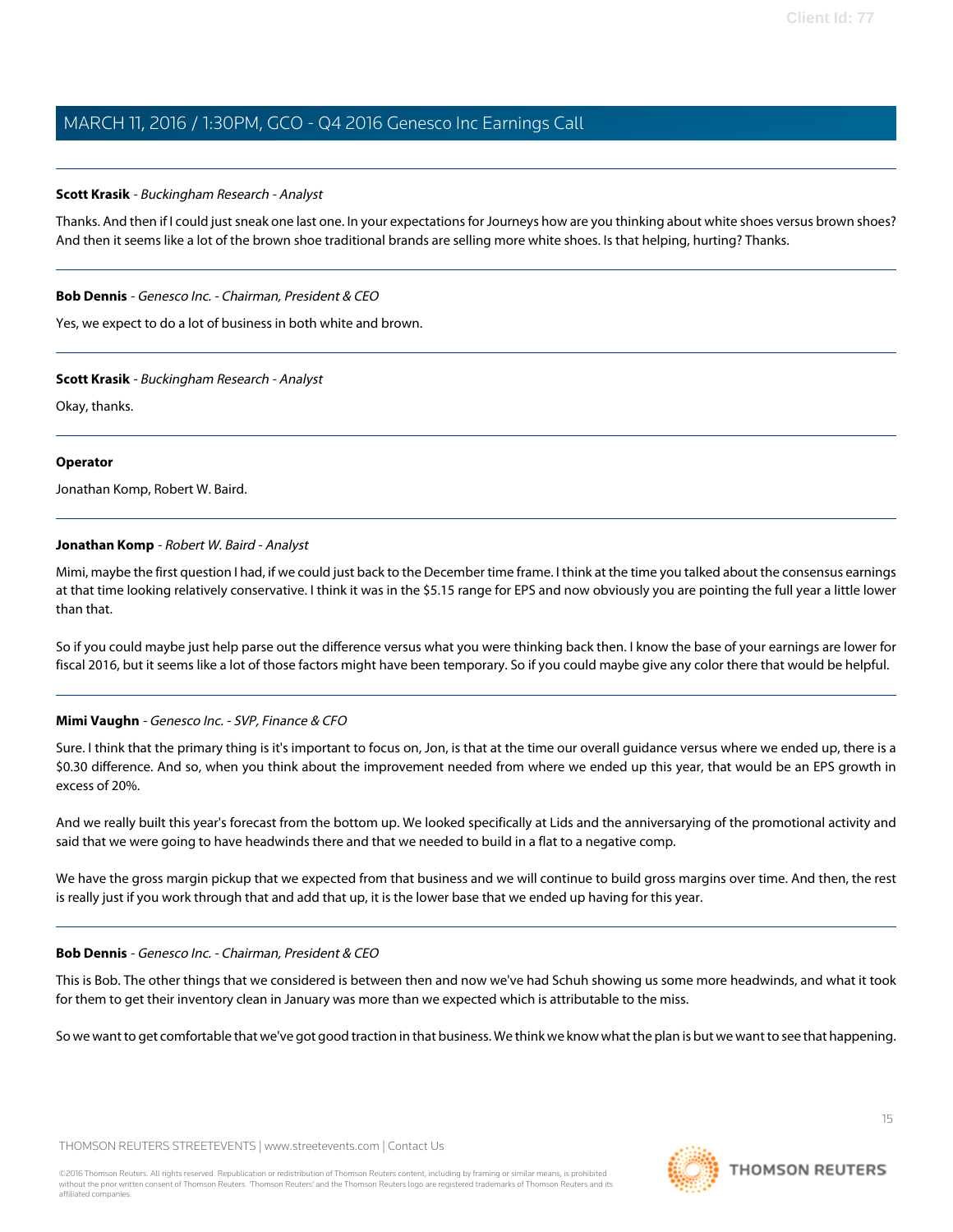And then quite frankly the macro environment seems to have deteriorated a little bit in terms of what confidence you have going forward. And tied to confidence would be that we are mindful of the number of misses we've had in the past and we want to make sure we are in a different position in the year going forward.

#### **Jonathan Komp** - Robert W. Baird - Analyst

Okay, got it. That's helpful. And then, Bob, maybe to follow up on the outlook for Journeys, I think recently you talked on the fashion side a little bit less newness in terms of some of the product you are seeing.

I'm wondering if you could just provide your updated view there. And maybe 2% to 3% comps for Journeys certainly good on a relative basis, but below what you've done five out of the last six years. So any perspective on what you are seeing there and the degree of conservatism in that 2% to 3% comp projection?

#### **Bob Dennis** - Genesco Inc. - Chairman, President & CEO

Yes, the phrase lack of newness probably is a bit of a head fake in the sense that the Journeys team is always presenting things that are new to their customers. What we really meant by that is no big, dramatic shift as we've seen when Doc Martens went away and [Skate] showed up and canvas became so incredibly important.

But underneath what is being presented in the store is indeed a lot of newness. And that shows up first with a lot of the core brands that are continuing to work well with our teams to refresh what they are doing and to give us the opportunity for a lot of exclusives.

And then secondly, there's a lot of brands that may not be a number one or number two brand but are creating an excitement in the store with what they are doing. And as you probably know, we don't get into specifics about what brands we see doing things.

But we had a lot of conversations with the Journeys team in the last few weeks. And they are feeling very good about the amount of things that are happening in the store that will create excitement. I apologize for not being able to get more to specific, but strategically we like to keep that to ourselves.

### **Jonathan Komp** - Robert W. Baird - Analyst

Okay, great. And then just one more clarification on the first-quarter guide to the comps in total up 1% to 2%. You are tracking above that early on at 3%, so any reason why you expect the trend to slow overall? I know there's volatility week to week, but --.

And related to that, if you see a normal type tax refund year you should actually see some additional catch-up since the refunds are still running down \$5 billion or \$10 billion year-over-year. So any perspective on what you are looking at for the full quarter guidance?

#### **Bob Dennis** - Genesco Inc. - Chairman, President & CEO

Yes, well they are down \$5 billion, not \$10 billion. \$10 billion would be great but they are down \$5 billion. And so, we also know -- just be mindful of the fact that in the Lids business -- Mimi called this out, but if you look at last year we had terrific sports teams in the first, second and third quarters.

So we went into the year with Ohio State having won the national championship. We had the Blackhawks which is a major team. We had Golden State which was an incredible phenomenon. And then in the baseball playoffs we had all five of our partner teams in the playoffs for the first time ever and so lots of good things happened.

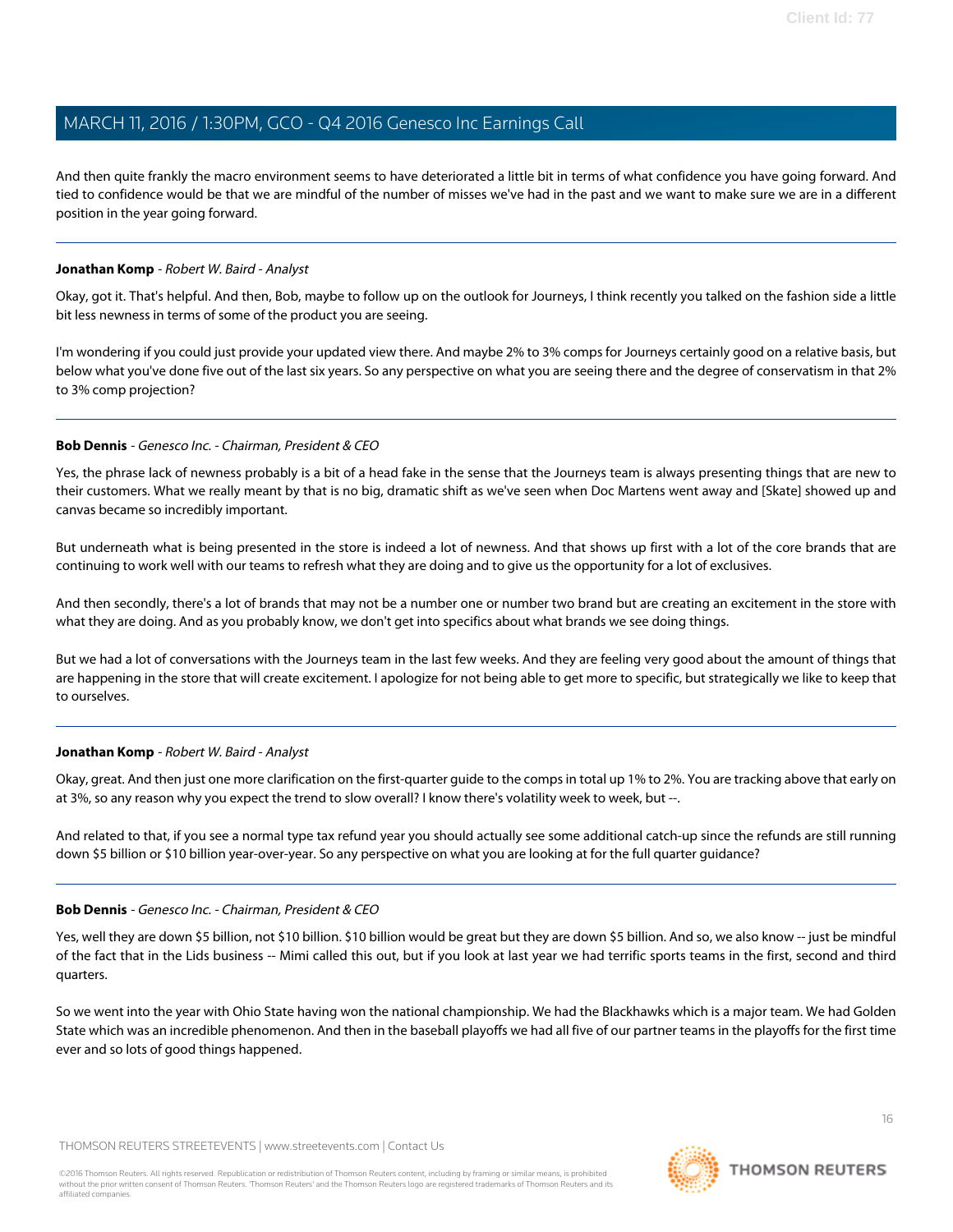Fourth quarter turned into being a -- there we had headwinds because when we anniversaried the NFL playoffs which were a net difficult result for us.

So, just be mindful that when we look at Lids' comp -- with respect to what's called hot teams in the industry, those can have a meaningful effect on comps. And so from a compare standpoint we've got three quarters of tough compares and then a fourth quarter that will hopefully be more promising. Mimi, do you want to add to that?

#### **Mimi Vaughn** - Genesco Inc. - SVP, Finance & CFO

Yes. Jon, I think when we look at the underlying comps we have Journeys in the 2% to 3% range. We feel like that is pretty solid. They ended up having just a very good first quarter last year and so the comparisons are tougher for Journeys.

If you look at Johnston & Murphy, they are running up quite a lot in February, but last year's February they were down. That's the easiest comparison. And so, we are looking at a 3% to 4% comp within the first quarter there. And so those are the plusses -- those are the puts. The takes are in the Lids Sports Group, as Bob mentioned.

We are particularly mindful of the fact that we are running promotional activity through the course of the year and we are just going to see how that ends up falling out. And then Schuh, that market has been a tough market. And so, I think our guidance is balanced in the quarter and we are just a few weeks into the quarter.

We have a long way to go. And so, we will see with the Easter shift how the overall spring merchandise ends up being picked up by consumers, and how strong comps end up being and we will know a lot better in the next few weeks.

#### **Jonathan Komp** - Robert W. Baird - Analyst

All right. Thank you both for the perspective.

#### <span id="page-16-0"></span>**Operator**

Mitch Kummetz, B. Riley & Co.

#### **Mitch Kummetz** - B. Riley & Company - Analyst

I guess first I will just say I haven't heard white and brown shoes mentioned sense [Goulmey] was there.

#### **Mimi Vaughn** - Genesco Inc. - SVP, Finance & CFO

I thought the same thing.

**Bob Dennis** - Genesco Inc. - Chairman, President & CEO

We all had the same thought.

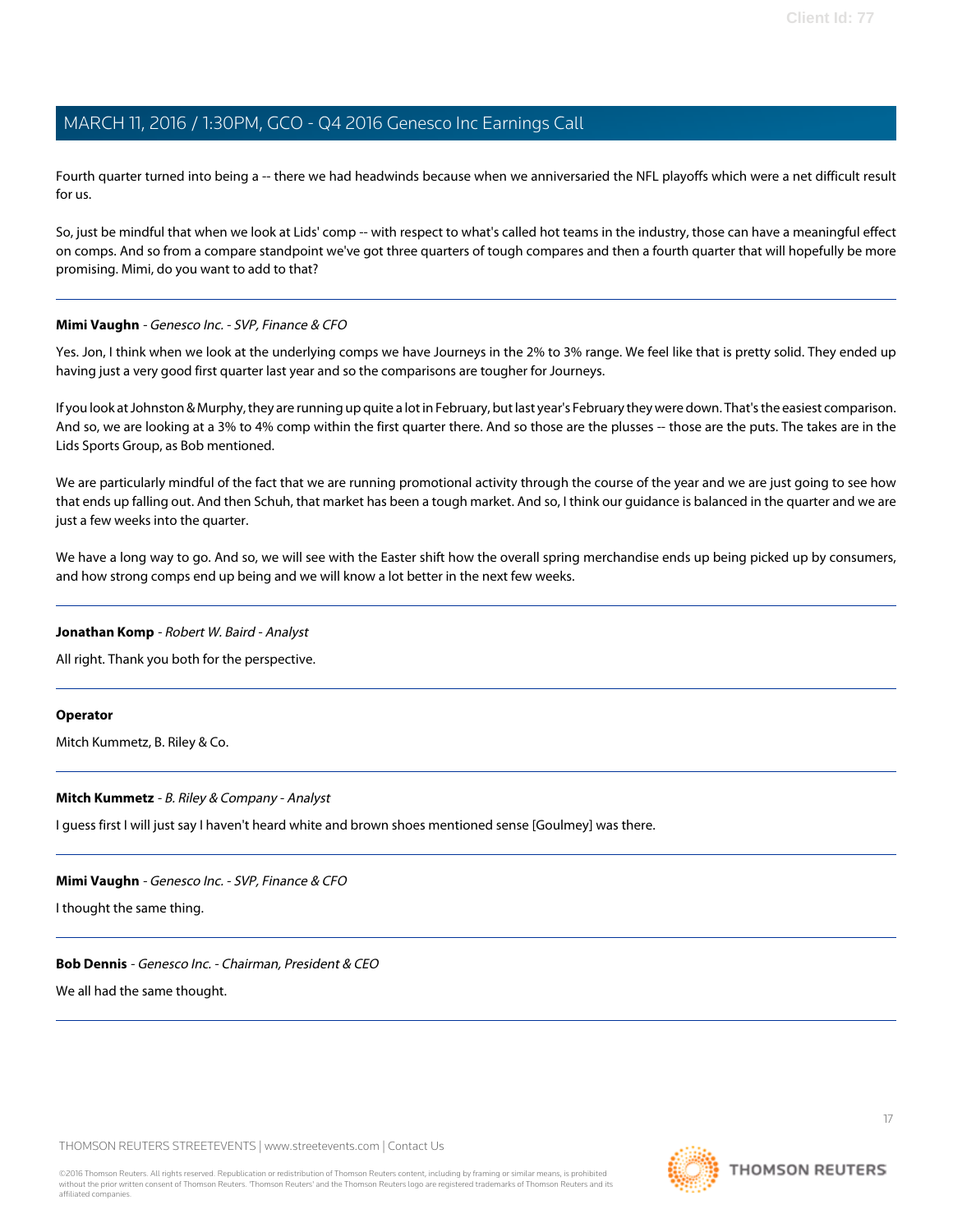#### **Mitch Kummetz** - B. Riley & Company - Analyst

Okay. Glad I'm not the only one. A few questions. Mimi, you mentioned that Lids' gross margin should be up I think over 450 basis points, but there's obviously some offsets on the SG&A side. So how should we be thinking of that in terms of operating margin?

#### **Mimi Vaughn** - Genesco Inc. - SVP, Finance & CFO

All right, so the 450 is a big number and I think the important thing to recall is that we sold the Lids Team Sports business which was a wholesale business and that operates at a much lower margin. And so, I think the way to think about it is that the decrease in Lids' overall margins for the year were about 400 basis points.

If you back out the Lids Team Sports business the decrease was also about 400 basis points off of the higher base. And so, what we are thinking about is we're going to pick up about half of that.

And when you look at Lids' bottom line you see that strong pickup in gross margins, but the offset is on the SG&A line. And so, when I look to see Lids' overall margins, I think we ended up at about 1.7% this year. We should improve that significantly in the range of almost a doubling.

#### **Mitch Kummetz** - B. Riley & Company - Analyst

Okay, all right, that's helpful. And then on Team Sports, is there any way you can give us what the sales and margins were on that business? Or if you don't want to do that, is there any way in terms of your 2017 guidance to kind of break out what the impact of wholesale or maybe non-comp is?

Because there are a lot of moving pieces -- not only just with the sale of Team Sports, but also the addition of Little Burgundy. So anything there would be helpful in terms of how to model that.

### **Bob Dennis** - Genesco Inc. - Chairman, President & CEO

We are not going to break it out, we never have and I'm not even sure we are allowed to per the purchase agreement. So this is going to be a year for modeling the business that'll be for you guys a little more of a challenge because we took out a business that is just so different from the retail business in terms of its economic structure.

#### **Mimi Vaughn** - Genesco Inc. - SVP, Finance & CFO

Yes. And Mitch, I think if you look back at the comments that I made, I gave some pretty specific guidance around where Journeys' absolute gross margins and SG&A would end up coming out. And so, I think that might be helpful to you. And I'm happy to talk a little bit more about -- about Lids -- and I'm happy to talk more about that off-line.

#### **Mitch Kummetz** - B. Riley & Company - Analyst

Okay. And then lastly, I'm just trying to understand the bonus piece more, because in your press release you gave guidance also by earnings from continuing ops. And when I look at that guidance it looks like earnings from continuing ops should be up like 2% to 4% for the year. I think a lot of the earnings growth in your projection is coming from lower share count.

So, when I think about bonuses being paid on profitability, I mean, I guess there's been profitability gains at Lids, as you mentioned. But are there any offsets in some of the other businesses if the operating earnings are only growing 2% to 4%? I guess I'm just surprised that bonuses are such a big drag in that context.

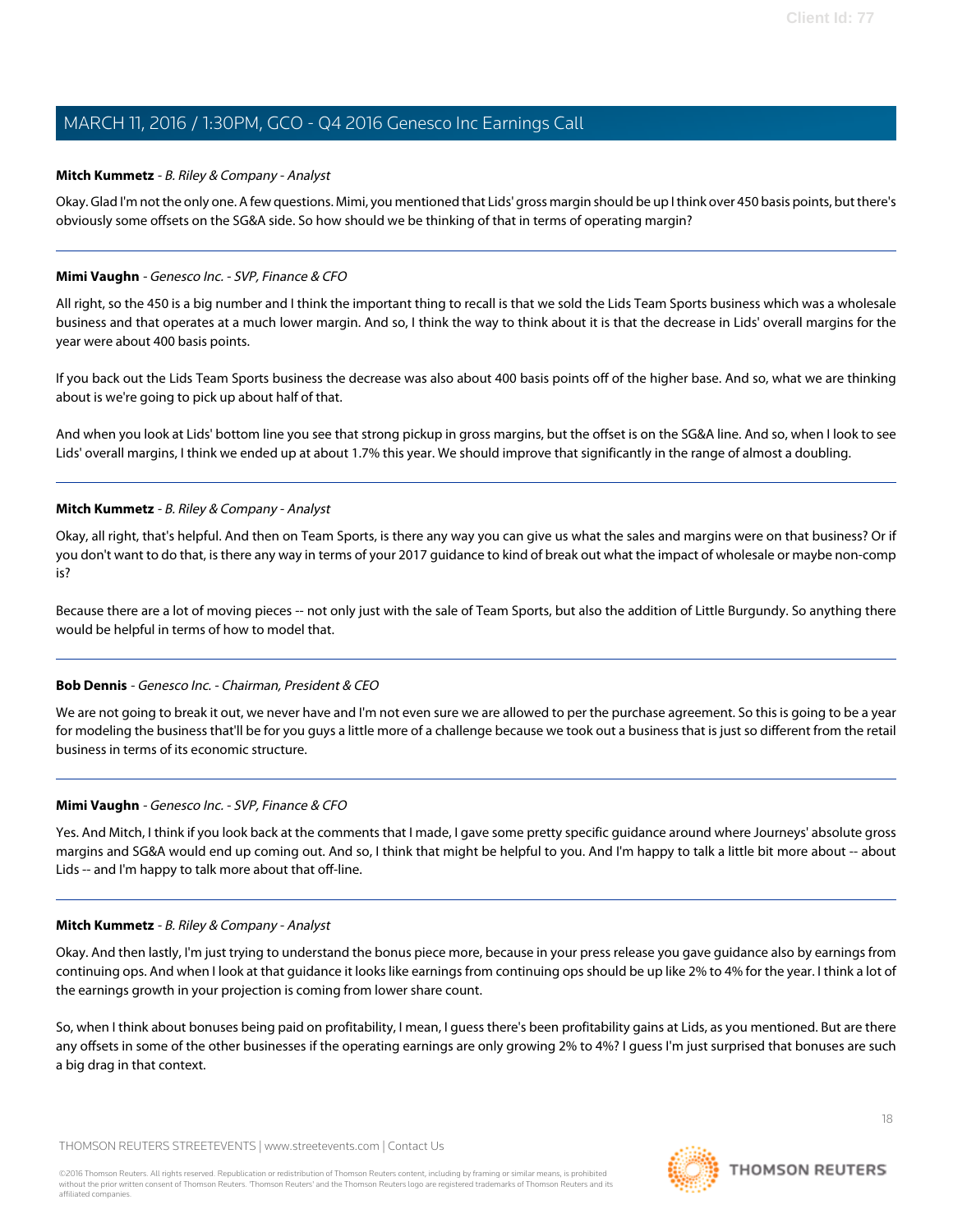#### **Bob Dennis** - Genesco Inc. - Chairman, President & CEO

Yes, and that's why I made the comments about the bonuses earlier because we recognize that they are this year a pretty big number. Understand -- first of all, we pay on year-over-year performance. And that year-over-year performance comes both out of operating income improvement and then asset utilization.

And because of that, part of what we are paying out on, Mitch, is the successful sale of Lids Team Sports, which was at a gain and had been a business that was a drag on our earnings, so there's a benefit from that. I know it sounds odd to pay a bonus on that, but it had prevented the team from getting bonuses in previous years.

So again, be mindful that this team hasn't gotten a bonus in a very long time. And so, the formula brings them well into the money this year and is paying them for a lot of different good things that are happening.

And again, it's very important to repeat two other factors. You only get paid on year-over-year bonus. Some of this doesn't actually get paid out, it gets booked but not paid. It gets paid in a future year. And so, this bonus is really probably going to be a bonus that is covering this year and next year, but we are booking at all in this year because that's what GAAP calls for.

And then also understand that when we calculate the bonus, part of it goes back to paying off a negative [bank]. So we are also -- the bonus is mitigated a little bit by the fact that people have earned, quote, negative bonuses in the past. And there's a formula that goes to that.

But we are very mindful of the fact that the bonus does look like an unusual number and we just are urging you all to think about it in the context of the first bonus in over four years for the Lids team and the first bonus in over three years for the corporate team.

#### **Mimi Vaughn** - Genesco Inc. - SVP, Finance & CFO

And Mitch, just to add to that, I think our bonus formula -- we are very focused on shareholder value creation and creating value for our shareholders. And the always think about the asset side of our business.

In addition to the Lids Team Sports divestiture we are running a much lower level of inventory and that lower level of inventory then should help to reduce our turn on investment. So that return on investment equation should work for our shareholders over time and that's how our bonus formula is driven.

#### **Mitch Kummetz** - B. Riley & Company - Analyst

Got it. All right. Thanks. Good luck.

#### <span id="page-18-0"></span>**Operator**

Corinna Freedman, BB&T Capital Markets.

#### **Corinna Freedman** - BB&T Capital Markets - Analyst

I wanted to clarify that the Lids inventory excludes the Team Sports inventory. That's my first question.

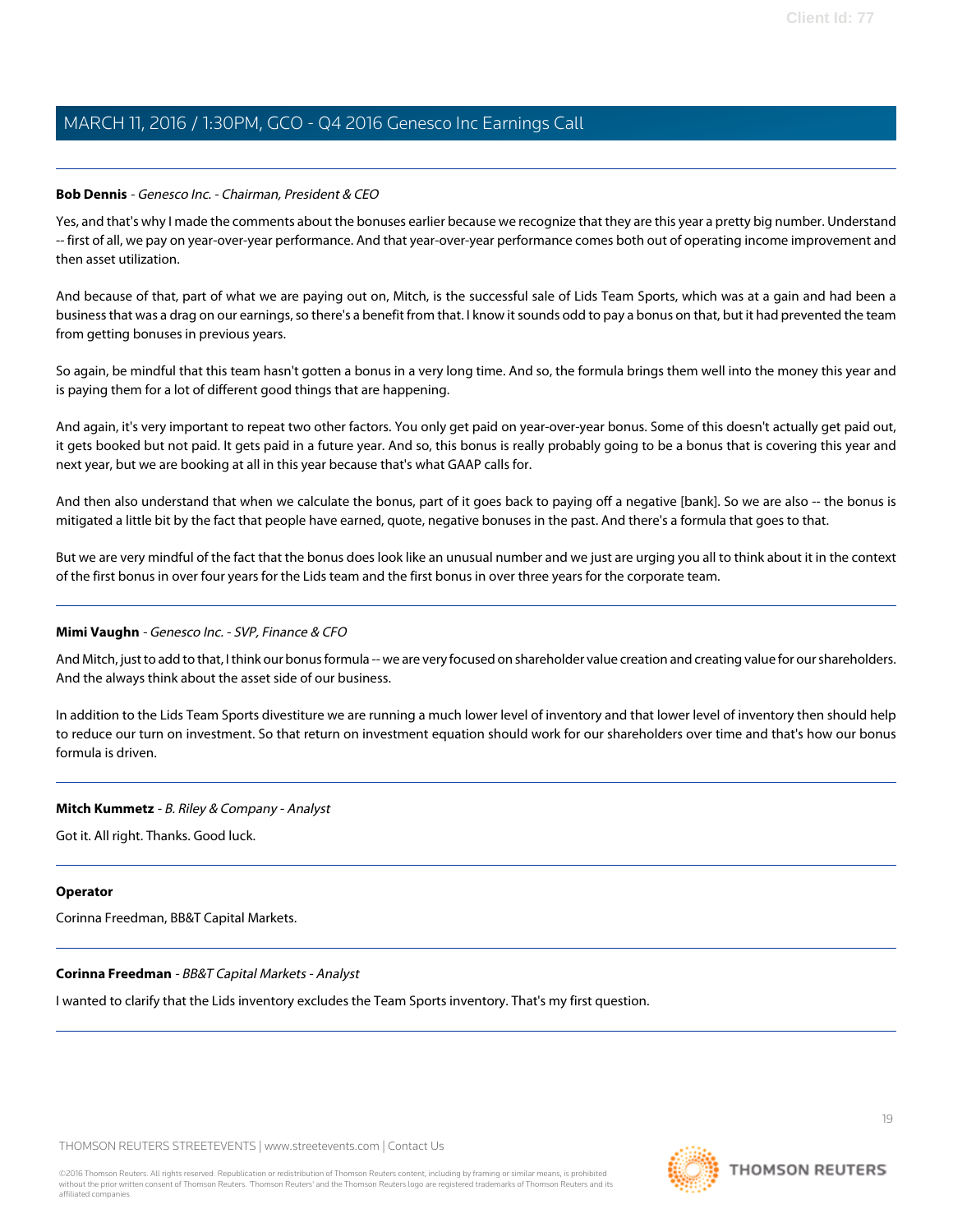#### **Mimi Vaughn** - Genesco Inc. - SVP, Finance & CFO

Yes, it does now.

#### **Bob Dennis** - Genesco Inc. - Chairman, President & CEO

Yes, and when we explained the takedown in -- the reduction in the retail inventory had been targeted at 20% and we hit 25%. You might remember a number that had targeted overall Lids' inventory as being down by 10% to 50%. That's the number we had earlier been -- quoted.

And that target had included Team Sports. So what we've done, to give you a sense of how far we overshot our reduction target, is we took Lids Team Sports out of those numbers and said so the adjusted target was down 20% and the actual realization was down 25%.

#### **Corinna Freedman** - BB&T Capital Markets - Analyst

Great, that's helpful. And then just wanted to reconcile some commentary about not being able to leverage rent increases. Very strong e-commerce for Journeys, but yet you're opening more stores. Are those openings primarily Kidz locations that are maybe at better rents because they are smaller locations?

#### **Bob Dennis** - Genesco Inc. - Chairman, President & CEO

Well, the openings are concentrated in first Kidz and second Canada. And so, they are areas where we are experiencing terrific success. I know we are contrarian a little bit in terms of opening stores, but our stores are working. And so -- and we track how well our new stores perform as we go through that decision process. So that's it.

The real issue on rent is a low-single-digit comp is difficult for rent to leverage. We've gone through a phase -- and we've reported to you guys on this -- where in the B and C malls we have gotten historically a lot of relief in our rents. And so, the ability to continue to get that magnitude of relief are probably behind us and the A malls are still tough. So it really is related to comp, Mimi.

### **Mimi Vaughn** - Genesco Inc. - SVP, Finance & CFO

Yes, Corinna, I think that's exactly right, that we are actually expecting to leverage rent in Journeys. It's de-leveraging in Lids and in Schuh that brings the overall average down for the Company and puts us in a deleveraging of rents position. But individual there are variations within each individual division and Journeys, in fact, is anticipated to leverage rents this coming year.

#### **Corinna Freedman** - BB&T Capital Markets - Analyst

Okay, that's helpful. And then my last question is, could you comment about the difference between the merchandise composition at Schuh versus Journeys? Does Schuh also have the same athleisure component as Journeys does?

#### **Bob Dennis** - Genesco Inc. - Chairman, President & CEO

The assortments between Schuh and Journeys are similar and they are different. And the differences come from two things, just certain brands are more relevant here than over there.

We have said in the past that we've seen some of the brands that have really resonated here and did resonate over there back up a little bit. So there's been more of a separation between the two chains very recently in terms of what works and doesn't work.

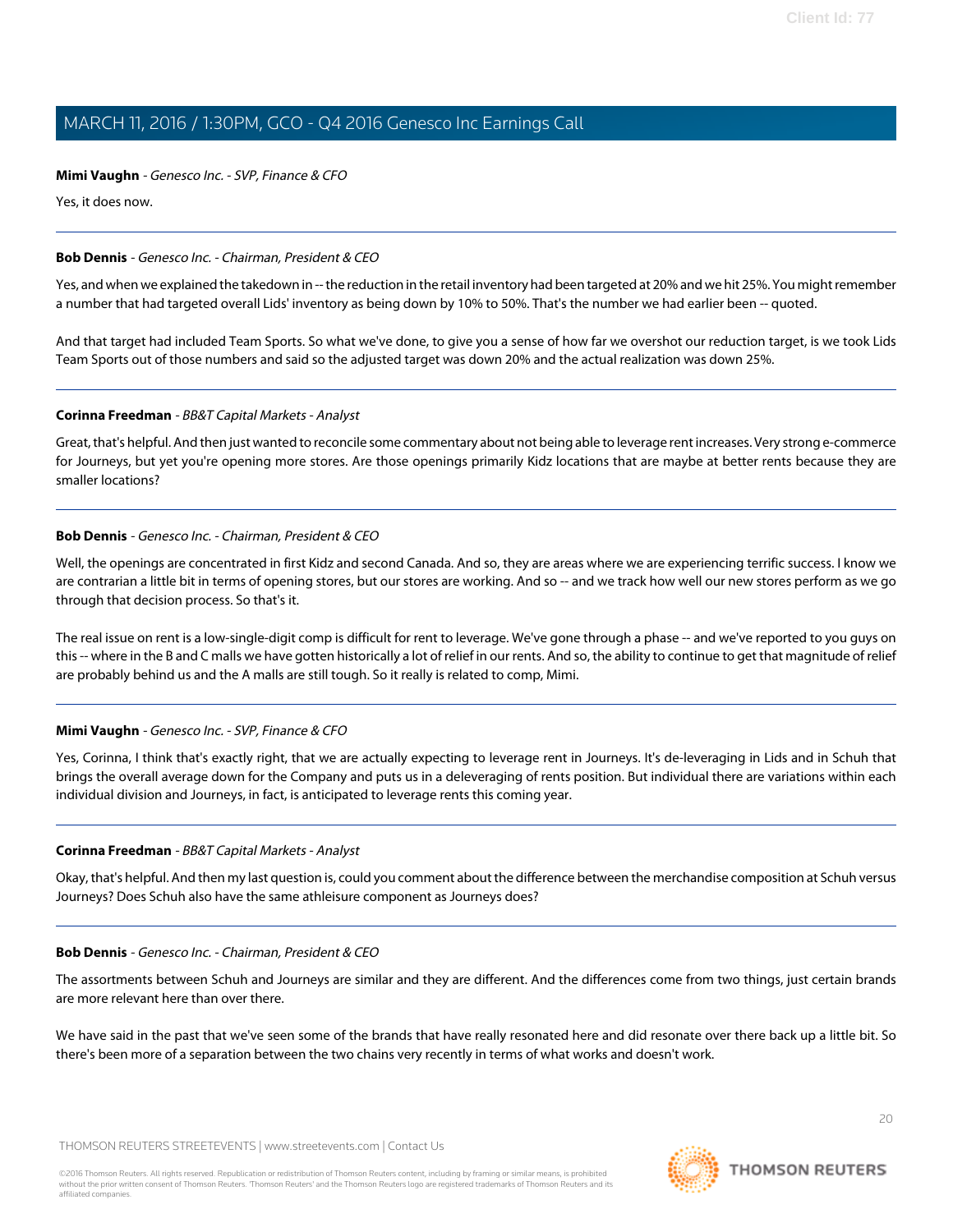And then also be mindful of the fact that Journeys is more relentlessly focused on teenagers and so the assortment is driven by what teenagers buy. The Schuh assortment plays -- and this is typical of UK retailing -- that it serves a broader customer base and so that also shapes what they do. In both instances the athletic side of the business is very important. The fashion athletic side is very important.

#### **Corinna Freedman** - BB&T Capital Markets - Analyst

And could you remind us what percentage of the assortments that is for both?

**Bob Dennis** - Genesco Inc. - Chairman, President & CEO

We don't disclose that.

#### **Corinna Freedman** - BB&T Capital Markets - Analyst

Okay. I was going to try. Thanks you so much.

#### **Operator**

<span id="page-20-0"></span>Laurent Vasilescu, Macquarie Capital.

#### **Laurent Vasilescu** - Macquarie Research - Analyst

I wanted to follow-up on Scott's question regarding Lids' comp guide. The 2016 Lids comp of 6% was driven I think by high-single-digit unit growth and while ASPs were down low-single-digits. Should we think ASPs are up this year while units are down? Just want to get a better understanding of the comp drivers.

#### **Bob Dennis** - Genesco Inc. - Chairman, President & CEO

Yes, you should expect ASPs to be up because we are going to be -- we have two categories for motion. We have stuff that we were clearing and then stuff that we were aggressively clearing. The aggressively clearing category is going to be shrunk significantly because we don't need to do that happily, and that would have a big effect on ASPs.

#### **Mimi Vaughn** - Genesco Inc. - SVP, Finance & CFO

Yes, and units we expect to be down just because we sold such a large number of units last year at these reduce prices.

#### **Laurent Vasilescu** - Macquarie Research - Analyst

Okay, great. And then moving on to Journeys, the 5% comp for 2016 was driven by mid-single-digit ASP growth. How should we think about ASP and unit growth for 2017?

#### **Bob Dennis** - Genesco Inc. - Chairman, President & CEO

We've had that question in the past. The Journeys team doesn't build an ASP target in, they build a bottom-up assortment plan based on what we think our customers want. To be honest I don't know what the ASP and the unit mix is.

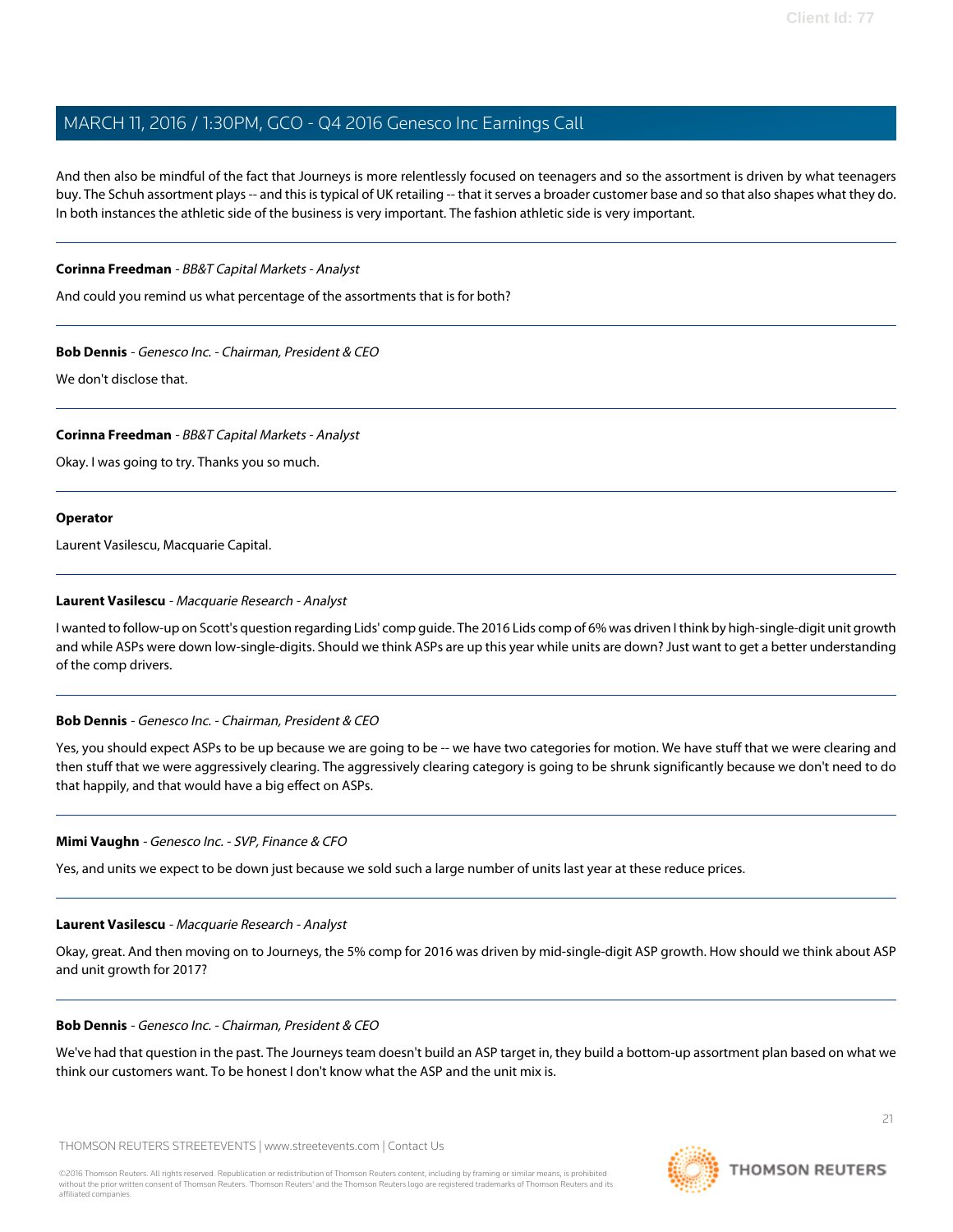It varies a lot by quarter, naturally, because we get to fourth quarter and the ASP number goes up a lot. But I'm not sure anybody has the homework to say exactly what that is. We don't think about it that way.

#### **Laurent Vasilescu** - Macquarie Research - Analyst

Okay. And then lastly, with regards to the full-year gross margin guide, it sounds like from the prepared remarks that the gross margin improvement will be more heavily weighted in the back half. I know there is no explicit quarterly guide, but how should we think about the first-quarter gross margin? Is it down year-over-year and, if that's the case, what kind of range should we consider?

#### **Mimi Vaughn** - Genesco Inc. - SVP, Finance & CFO

So gross margin, if you look at the cadence of the promotional activity last year, we were hardest hit in the back two quarters of the year. We were down 500 to 600 basis points in the back two quarters of the year and down in the 200 to 300 basis point range in the first two quarters of the year.

Gross margin overall for the Company we expect to be up in each of the quarters, but to a much lesser extent in the first quarter; a little bit more in the second; a little bit more in the third and then a lot more in the fourth.

#### **Laurent Vasilescu** - Macquarie Research - Analyst

Okay, great. Thank you very much and best of luck.

#### <span id="page-21-0"></span>**Operator**

Sam Poser, Sterne Agee.

#### **Sam Poser** - Sterne, Agee & Leach - Analyst

I have a few. Can you give us like a range -- I mean just to give us some color on how much sales rollout of the Team Sports. Can you help us there at all?

Maybe give us a total revenue number for the year or something -- a range of the total revenue for the year on the comp you are giving and at least give us the ability to back into that?

#### **Bob Dennis** - Genesco Inc. - Chairman, President & CEO

Sam, I'm not sure we're -- we sold to a lead competitor and part of our agreement there involves some confidentiality. So I know you'd love to have it, but we are going to respect --.

#### **Sam Poser** - Sterne, Agee & Leach - Analyst

I guess the question is -- we just have to guess now how much that Team Sports business was worth? How about when you bought the Team Sports business back whenever you got it, how much revenue was it doing?

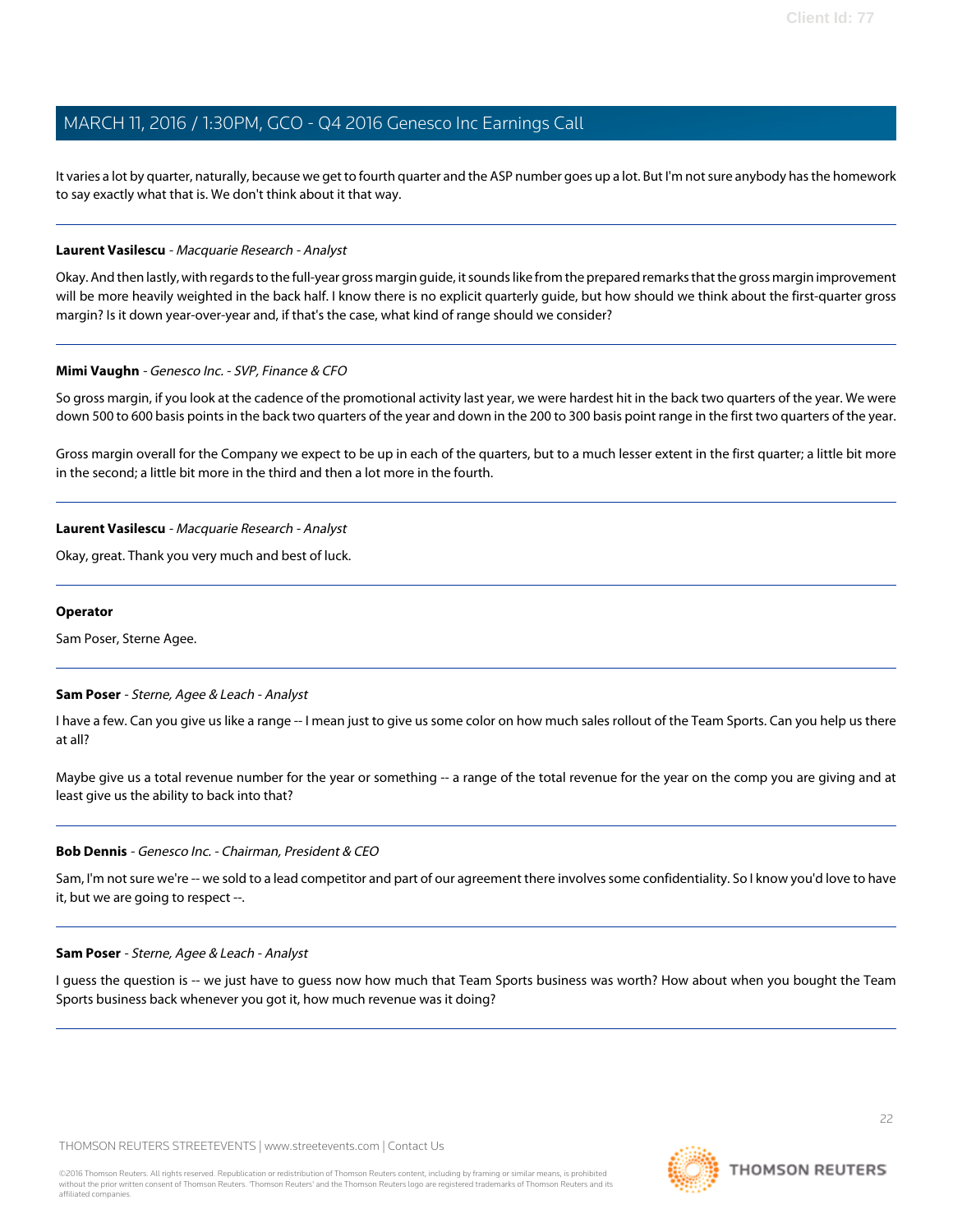#### **Mimi Vaughn** - Genesco Inc. - SVP, Finance & CFO

Sam, I think you can get there if you look at our overall guide for the year in terms of we talk about where we expect overall revenue to end up for the year. And then do the build from each of the divisions for the comps we expect. And then whatever the gap is is how much you have to take down with Team Sports.

#### **Sam Poser** - Sterne, Agee & Leach - Analyst

All right, thank you. And then you mentioned -- well, okay, real quick. Is Bass going to be accretive this year?

#### **Bob Dennis** - Genesco Inc. - Chairman, President & CEO

Remember we expensed ballpark \$1 million this year in basically startup expenses, fiscal 2016. Fiscal 2017 is still a build, so it still an investment year in Bass, so don't expect it to be a significantly accretive business this year. We are setting the table.

#### **Mimi Vaughn** - Genesco Inc. - SVP, Finance & CFO

The response so far to the spring line has been good, but we are just delivering product for the first time in spring. And so, we are going to see how the sell-throughs go and that momentum should build through fall.

#### **Sam Poser** - Sterne, Agee & Leach - Analyst

Okay, thank you. And then you mentioned -- maybe talk about the macro headwinds.

### **Bob Dennis** - Genesco Inc. - Chairman, President & CEO

Macro uncertainty.

#### **Sam Poser** - Sterne, Agee & Leach - Analyst

Macro uncertainty. It seems to be when retailers have the right stuff, that tends to over -- especially given the fashion that you have sort of if sports -- with the hot sports teams or fashion as it relates to Lids -- sorry, to Journeys or Schuh. If you've got the right stuff there that seems to overcome macro headwinds.

And I'm not talking about weather like having a warm winter and hurting boot sales. I'm just talking about the general -- if you have the right stuff and it looked like you had the right stuff at Journeys through most of the year, even in Q4 where you comped well, just not as well as you would have if it wasn't for the weather. So can you give us more details on the macro concerns?

#### **Bob Dennis** - Genesco Inc. - Chairman, President & CEO

Sam, I don't mean to oversimplify it, but when people are choosing to spend a little less money we are part of that. So, yes, we think our assortments are good and we think we are really well-positioned to do good business. But when you think about plus or minus 1 point of comp, that can be affected by people's willingness to spend.

And so, we think we are in a terrific position from an assortment standpoint at Journeys, from an inventory standpoint at Lids. But the variability that you can -- you are reading the same articles I'm reading -- the variability on what this year looks like in terms of general growth in consumer spending has got a wide variability about it, so we are being cautious.

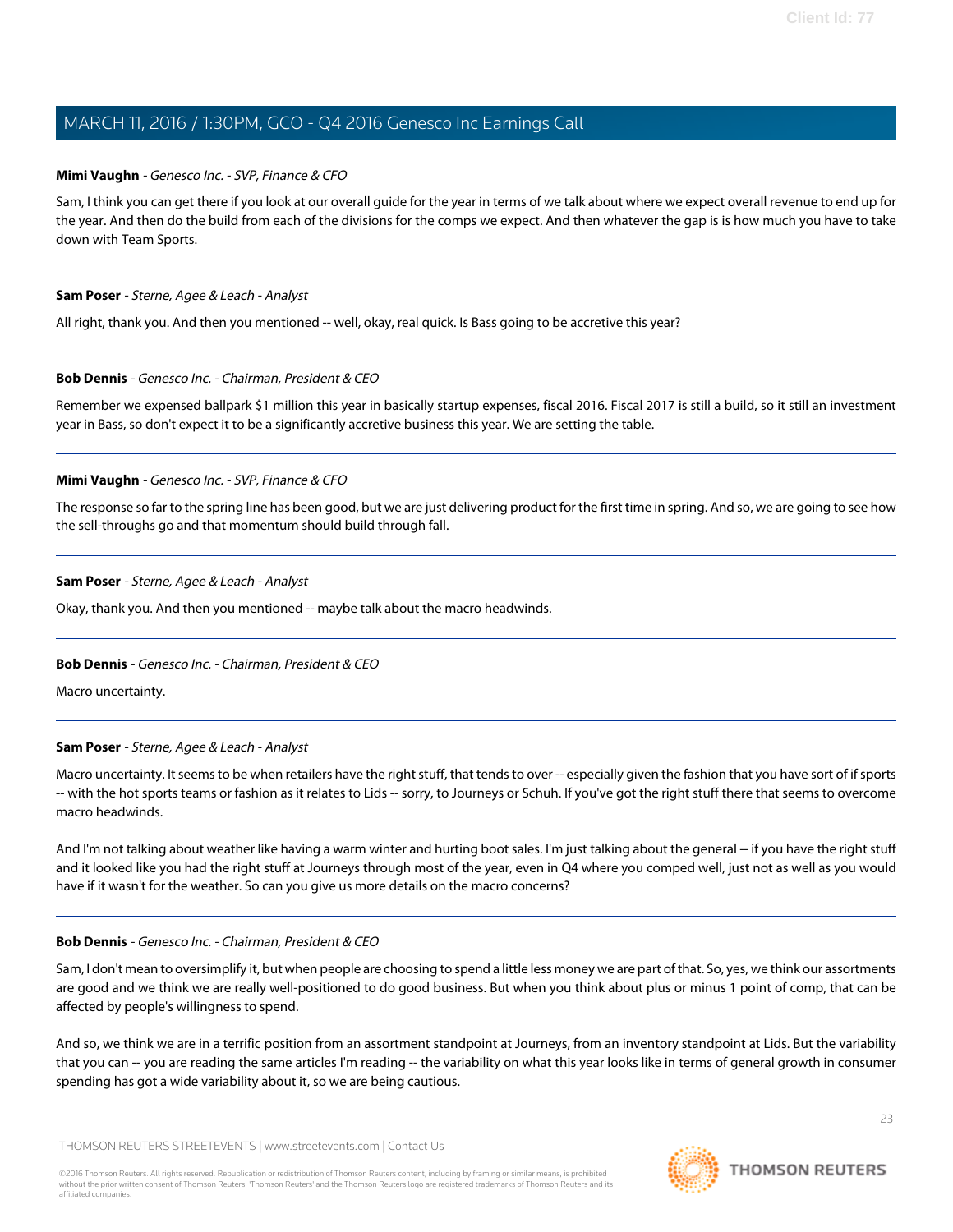#### **Sam Poser** - Sterne, Agee & Leach - Analyst

Thank you. Then lastly, the increase in the selling salaries that's going to impact Journeys, is that primarily a front half issue just because those wages went up in the back half of last year? Am I thinking about that right? Is that why you'd get hit by more of that on the front half of the year?

#### **Mimi Vaughn** - Genesco Inc. - SVP, Finance & CFO

Yes, we are hit a little bit more by it in the front half of the year only because when you think about it we have higher fixed expenses in the front half of the year and the minimum wage increase tends to hit all of that.

We can manage some of the variability of the incremental labor in the back half, so we did in fact see more pressure from selling salaries in the front part of the year last year and that will likely happen again this year.

The minimum wage increases are relentless. It was 29 states last year, it's 12 states this year so far. And as that builds in we are doing as much as we can to shift from full-time hours to part-time hours which are at a significantly lower cost. But it's difficult to do.

#### **Bob Dennis** - Genesco Inc. - Chairman, President & CEO

And also, Sam, as you are aware, in our industry several retailers have just simply raised the bar with a commitment to a higher level of pay. And that just is something we have to be mindful of as we look to keep pace by hiring and retaining great people.

#### **Sam Poser** - Sterne, Agee & Leach - Analyst

But my point is a lot of people did that in the back half of last year, so that makes the front half comparison much more difficult than the back half comparison in that regard.

#### **Bob Dennis** - Genesco Inc. - Chairman, President & CEO

Yes, but as Mimi just noted, it's not over yet. So they are still minimum wage increases still rolling through this year; not as many as last year, but it's still in play.

#### **Mimi Vaughn** - Genesco Inc. - SVP, Finance & CFO

California did a two-year increase and other states are adopting multiyear increases.

#### **Sam Poser** - Sterne, Agee & Leach - Analyst

Thank you and good luck.

#### **Operator**

Stephen Marotta, CL King & Associates.

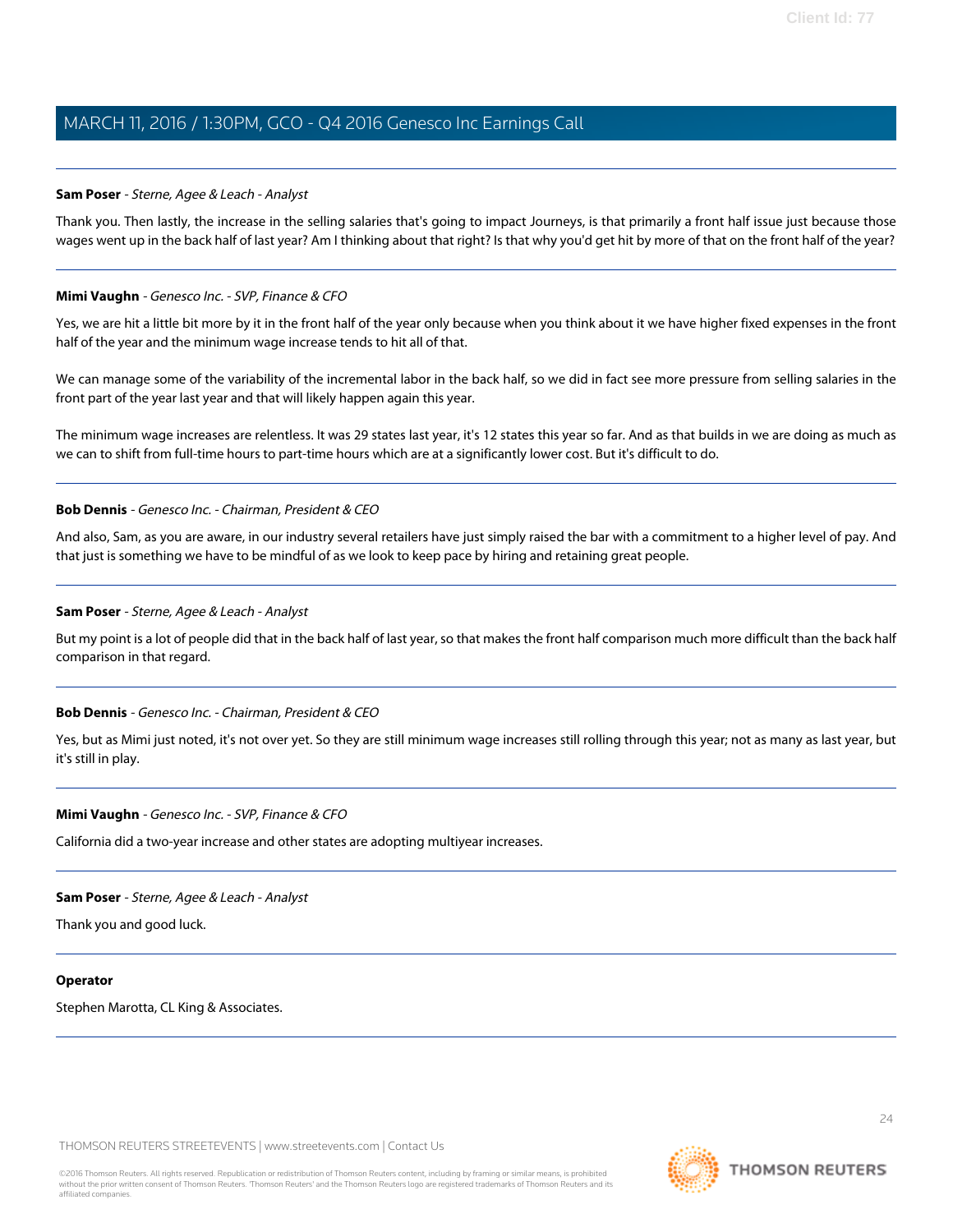#### <span id="page-24-0"></span>**Steve Marotta** - CL King & Associates - Analyst

Most of my questions have been asked and answered. Just have one question left. Did you intimate the gross margin guidance for Journeys and J&M are expected to be down this current year? And if so if you could use bullet point the reasons why in those divisions gross margin would be under pressure. Thanks.

#### **Mimi Vaughn** - Genesco Inc. - SVP, Finance & CFO

It's really just a little and I want to just underscore just a little. And I talked before about the fact that Journeys, if you looked at margins throughout the course of the year, they were up in the range of 10 to 20 basis points in each quarter. And it's just because they enjoyed some pickup in IMOs in certain brands. And just to be conservative we are not assuming those pickups again this year.

J&M had incredibly good full price selling and markdowns were just at an unusually low level for last year. And so, it's more mix than anything else. It's nothing to be concerned about. It was just to point out the fact that -- probably a better characterization is that gross margin is going to be flat in those couple of concepts.

#### **Steve Marotta** - CL King & Associates - Analyst

That's helpful. Thank you.

#### **Operator**

<span id="page-24-1"></span>Jillian Nelson, Johnson Rice & Company.

### **Jillian Nelson** - Johnson Rice & Co. - Analyst

Good morning. Could you just talk about given your recent sale of the Lids Team Sports division, how are you looking at the rest of the portfolio? Your thoughts on further diversities as you try to focus on your core retail brands?

#### **Bob Dennis** - Genesco Inc. - Chairman, President & CEO

Well, we don't have any other divestitures planned right now. And we explained I think in the script why we thought the Lids Team Sports divestiture made sense. So I think that's it.

#### **Jillian Nelson** - Johnson Rice & Co. - Analyst

Okay. And then if you could talk about the 50 underperforming stores, namely Locker Room. I know you've talked about before in previous calls, but how many were closed this past year and how many are set to close or renegotiate for 2016?

#### **Bob Dennis** - Genesco Inc. - Chairman, President & CEO

So we have about 50 that are roughly equally weighted between this year and next year. And they have either a lease expiration or a kick out, either of which give us an opportunity to visit with the landlord and try to work something out.

We had a number of this year and we had a substantial -- I'm not going to give you a number because everything is a negotiation -- but we had a substantial reduction in the stores that we [did] have a chance to address this year.

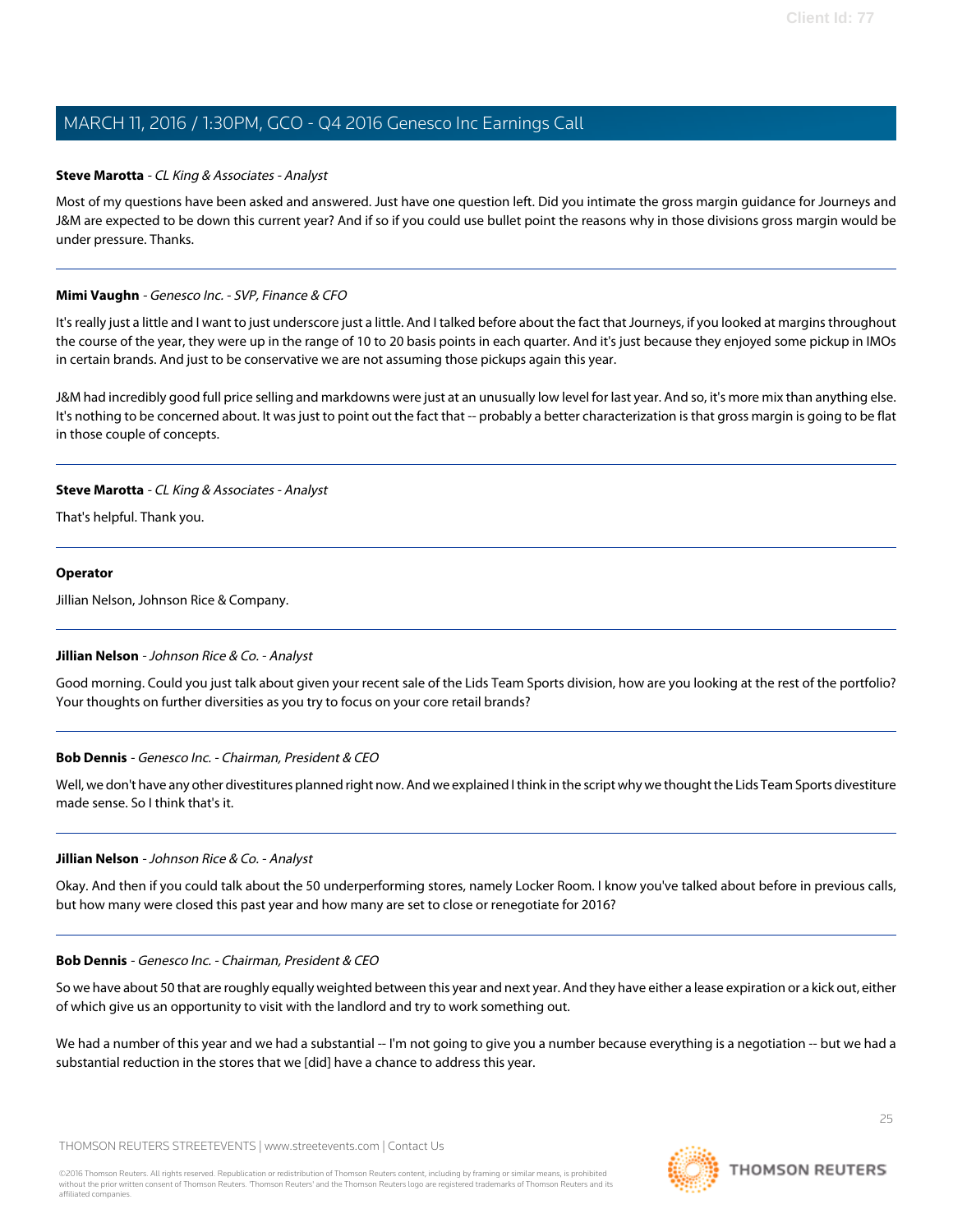### **Jillian Nelson** - Johnson Rice & Co. - Analyst

Okay. all right, thank you.

### **Operator**

<span id="page-25-0"></span>Pam Quintiliano, SunTrust.

### **Pam Quintiliano** - SunTrust Robinson - Analyst

Just had a few. First up, following up on Sam's question regarding the macro environment, just to clarify, have there been any meaningful shifts that you guys have seen in consumer sentiment? Or is it just more hindsighting volatility from last year, you want to be appropriately conservative when communicating with the Street?

### **Bob Dennis** - Genesco Inc. - Chairman, President & CEO

Well, first of all, we've seen huge volatility that we think we can explain away with the tax refunds. Then beyond that you've got it right. We just want to be conservative going forward.

### **Pam Quintiliano** - SunTrust Robinson - Analyst

Great, thanks. And then as far as Schuh, can you just remind us what you view as the long-term opportunity? And have there been any changes to that or when would you look to reevaluate it? I know it's still very early days, just trying to wrap my head around it.

### **Bob Dennis** - Genesco Inc. - Chairman, President & CEO

So, when we bought Schuh 4.5 years ago it had roughly 60 stores and we said it could get to 120 stores of the parent Schuh business in the UK and we are essentially approaching that number.

What we did that has been very exciting is brought the Journeys Kidz concept to Schuh and we are very pleased with what's going on there, so that's a growth opportunity, and we are experimenting with stores in Germany, scheduled to open our third one and it's way too soon to predict whether that becomes an avenue of growth.

They have a very strong e-commerce business, so that represents a continued opportunity. So it'll become more at a comp story, both e-commerce comp and store comp, in the UK and Ireland because we are pretty well built out. And then the story on the [continent] is still yet to be written.

### **Pam Quintiliano** - SunTrust Robinson - Analyst

Great. And then just last question. At Journeys the higher markdowns on some product, when you are hindsighting do you think that's more reflective of weather, the competitive landscape or customer demand for specific brands?

And I know you touched on some previous commentary that it seems like there are exciting things in the pipeline. But just if it is customer demand for specific brands, do you think you will have to find something new to replace some of your brands that have been successful historically?

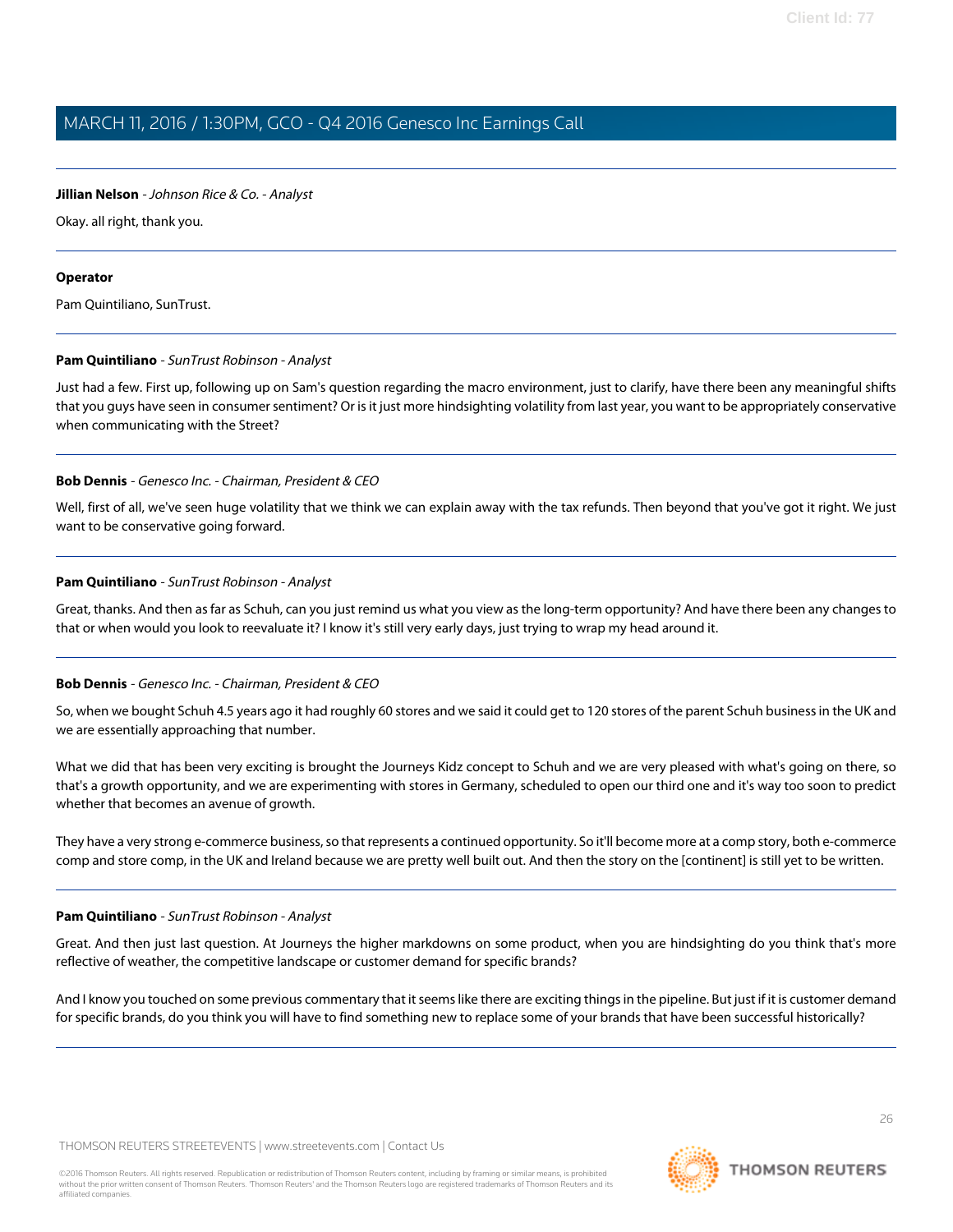### **Bob Dennis** - Genesco Inc. - Chairman, President & CEO

It was very concentrated in seasonal.

### **Pam Quintiliano** - SunTrust Robinson - Analyst

Okay. And so, you think it was more weather-related than anything else?

### **Bob Dennis** - Genesco Inc. - Chairman, President & CEO

Yes, ma'am.

#### **Pam Quintiliano** - SunTrust Robinson - Analyst

Great. Thank you so much. Best of luck, guys.

#### **Operator**

<span id="page-26-0"></span>Chris Svezia, Susquehanna.

#### **Chris Svezia** - Susquehanna Financial - Analyst

I guess first I just want to go back to leveragability of the business. When you think about a 2% to 3% comp what would you need to do from a comp perspective to start to inflect in terms of leverage on the fixed costs?

And I guess in particular on Journeys, you mentioned that you can leverage the rent piece, but I guess not the salary and wages. Where is the leveragability for Journeys in this new realm that we're in at this point for that business as we move forward?

### **Bob Dennis** - Genesco Inc. - Chairman, President & CEO

So let me just separate two issues in terms of leveragability. This is an unusual year, as we've commented on several times, because of the bonus element. If we were in a period where we are normally paying a bonus this year of normal size and a bonus next year of normal size, let's talk about that leverage situation because the leverage this year is different because of the expanded bonus. Mimi?

### **Mimi Vaughn** - Genesco Inc. - SVP, Finance & CFO

If you are asking about Journeys in particular, and I think Bob's comments about bonus relate much more to Lids and to corporate overall. So Journeys last year at the level of comp that it achieved did in fact leverage overall expenses.

I think that back in -- when we were coming out of the recession we were able to leverage in the 2% to 3% range just because we were seeing rents going south. And as you know, Chris, our main underlying expense drivers are selling salaries and rents. And so depending on how much pressure we have on rents and how much pressure we have on selling salaries depends how much we can leverage.

In more recent times, because of the selling salary pressures, we have needed more in the 3% to 4% range to be able to leverage. And so for Journeys, Journeys has a number of renewals coming up in this current year. We have been successful, as Bob mentioned, in being able to get rent decreases in the C malls, but A malls will always have rent increases. So we are anticipating for the current year that at least Journeys will continue to be able to get some leverage.



27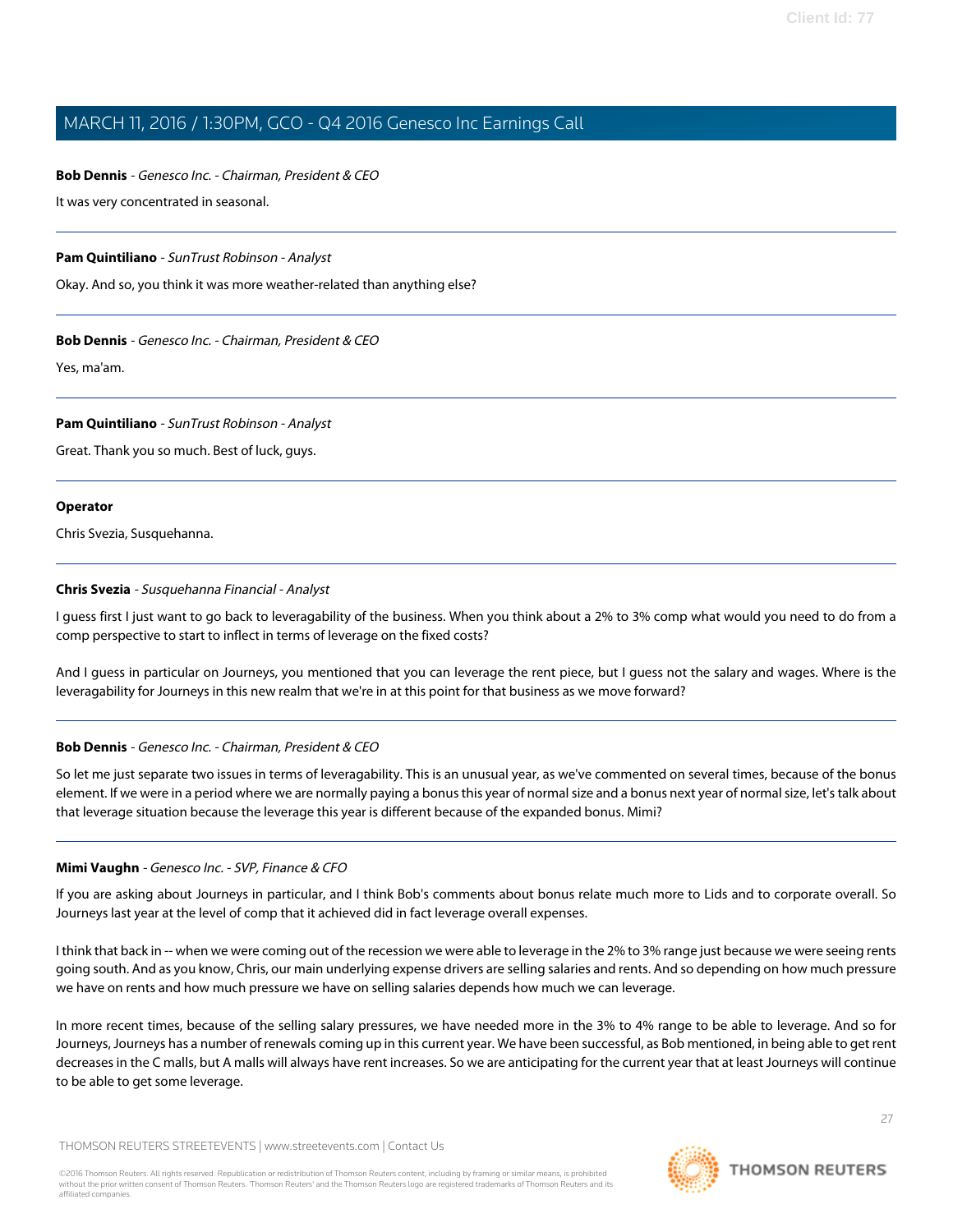#### **Chris Svezia** - Susquehanna Financial - Analyst

Okay. So to go back just 2% to 3% -- to get leverage this year you'd probably for the total company need to dip closer into a mid-single-digit 5% or better to be able to leverage the business based on the pieces -- as a percentage of the bonuses? Is that fair?

#### **Bob Dennis** - Genesco Inc. - Chairman, President & CEO

Be careful. Yes, be careful about this year also because remember that Lids is a gross margin story. So Lids is leveraging on a flat comp because it's also a special case because gross margin is (inaudible). So a low-single-digit or flat comp at Lids with a big gross margin increase is also a different result, but that's also a bit of a one-off.

#### **Mimi Vaughn** - Genesco Inc. - SVP, Finance & CFO

That's right. So what Bob is saying is that we have a big enough pickup in gross margin to offset the de-leverage in the expenses from the low comp and so there's a pick up on the bottom line for Lids. For the Company overall same story. There's enough of a pickup in margin that we offset the deleveraging from expenses and therefore we expect the bottom line to improve.

#### **Chris Svezia** - Susquehanna Financial - Analyst

Okay. Macy's, I know you don't want to talk too specifically, but was it profitable last fiscal year? And I guess if it was or wasn't I just assume you expect the profitability to improve meaningfully in the new fiscal year?

### **Bob Dennis** - Genesco Inc. - Chairman, President & CEO

It was not profitable last year and we expect the business to improve meaningfully this year off of that base.

#### **Chris Svezia** - Susquehanna Financial - Analyst

Okay. Mimi, for you, just revenue growth, you said down 1% to 2% for the total Company. Did I catch that correctly for the fiscal year?

#### **Mimi Vaughn** - Genesco Inc. - SVP, Finance & CFO

Yes, that's correct and that's largely because of the Lids Team Sports divestiture.

#### **Chris Svezia** - Susquehanna Financial - Analyst

Okay. And I know you don't want to give quarterly cadence, but just curious. A lot of dynamics between Q1/Q2 and you mentioned both down. Just maybe flesh out is potentially Q1 better or less down than Q2 because of the comparisons year-over-year? Or is there any difference between the two periods or they are both expected to be down roughly the same amount?

#### **Mimi Vaughn** - Genesco Inc. - SVP, Finance & CFO

Yes, I think I said that expect on a year-over-year basis that Q1 is going to be down more. And again it's the deleveraging within Lids because of the low comps. And then we just have some unique expenses and offsets in gross margin in Q1 that on a year-over-year basis we are expecting it to be down a little bit more.